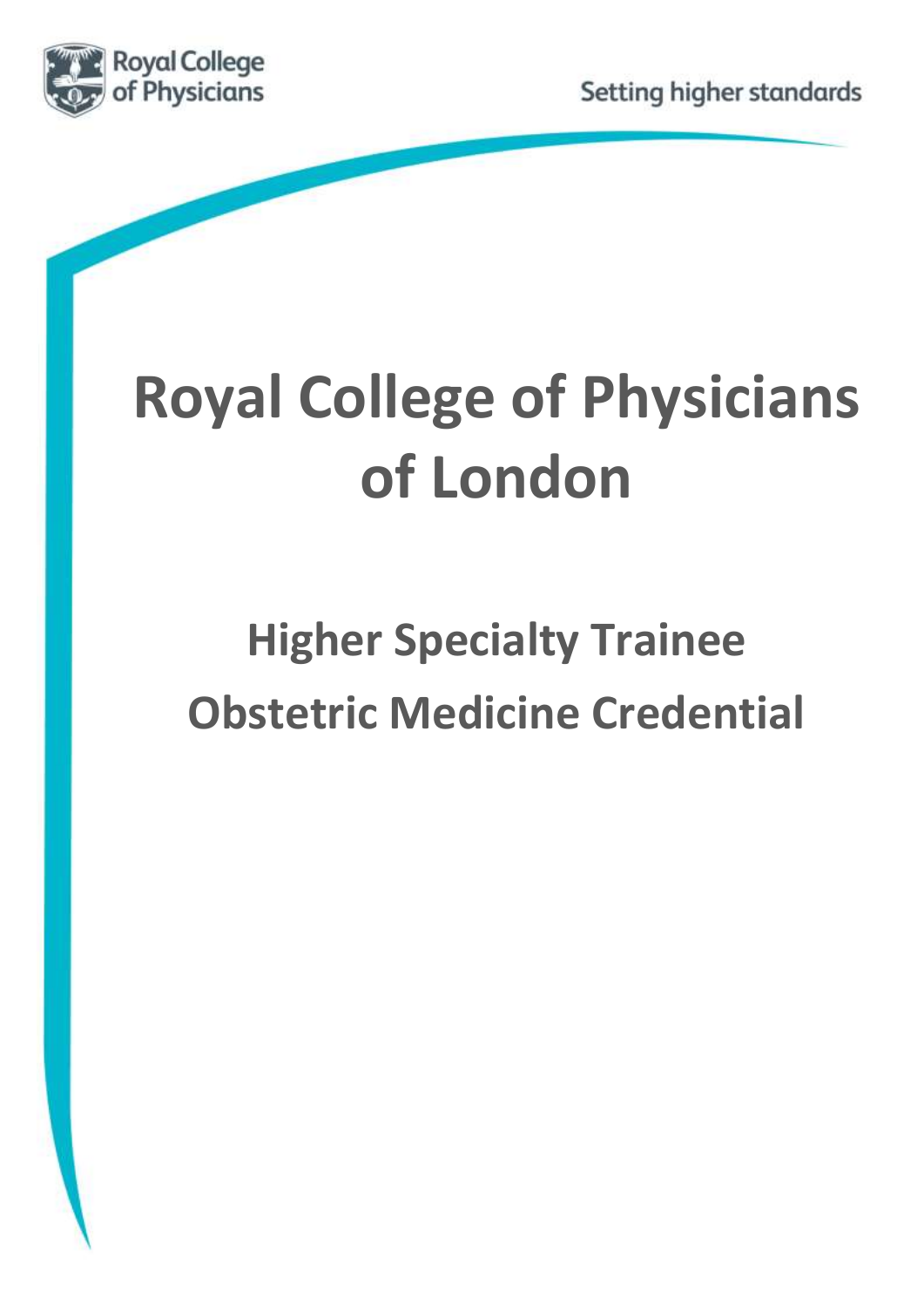

# **Contents**

| Introduction to the RCP Obstetric Medicine Credential for Higher Specialty       |
|----------------------------------------------------------------------------------|
|                                                                                  |
|                                                                                  |
|                                                                                  |
|                                                                                  |
|                                                                                  |
|                                                                                  |
| Exceptional Circumstances: Interruptions and Extensions  21                      |
|                                                                                  |
|                                                                                  |
| Assessment of completion of the Higher Specialty Trainee Credential in Obstetric |
|                                                                                  |
|                                                                                  |
|                                                                                  |
| Appendix II: Obstetric Medicine Credential- Educational Supervisor  27           |
| Appendix III: Obstetric Medicine Credential- External Reviewers 32               |
|                                                                                  |
|                                                                                  |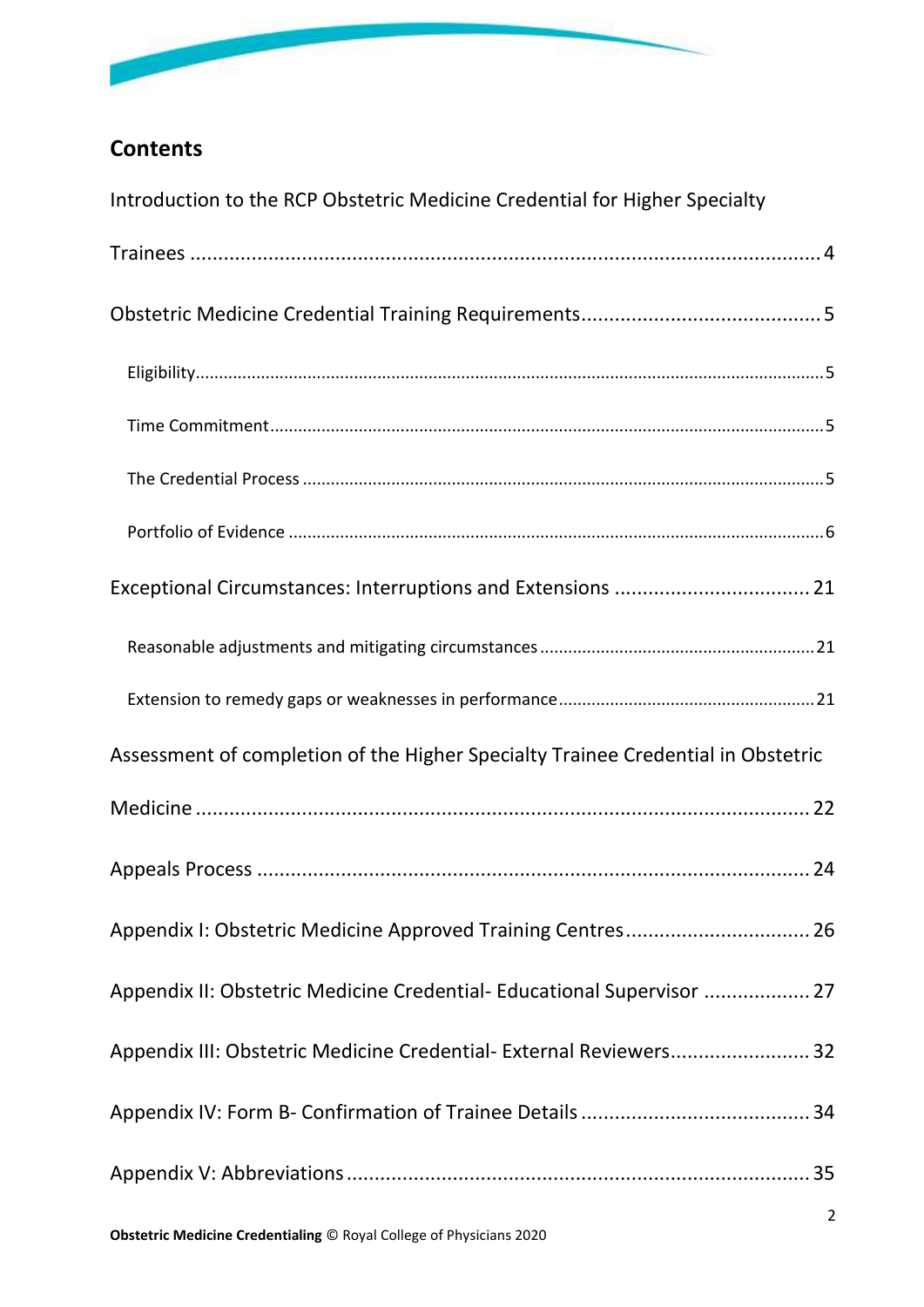

# **Tables and Figures**

| Table 1: Outline Grid of Levels Expected for Clinical Capabilities in Practice (CiPs) for the Obstetric |  |
|---------------------------------------------------------------------------------------------------------|--|
|                                                                                                         |  |
|                                                                                                         |  |
|                                                                                                         |  |
| Table 4 Milestones for Completion of Training Requirements for Obstetric Medicine Credential (Higher    |  |
|                                                                                                         |  |
|                                                                                                         |  |
|                                                                                                         |  |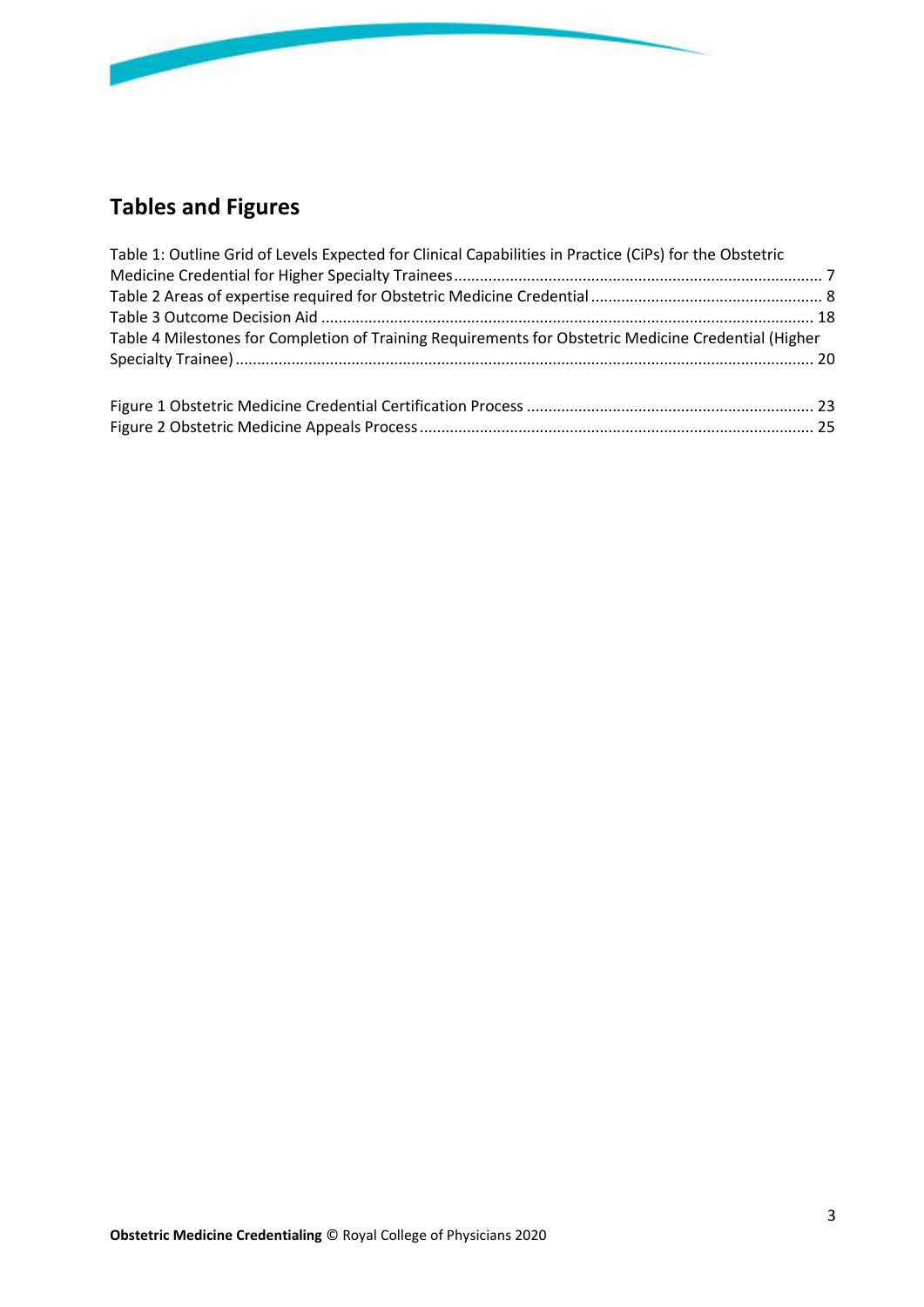

## <span id="page-3-0"></span>**Introduction to the RCP Obstetric Medicine Credential for Higher Specialty Trainees**

Welcome to the Royal College of Physicians (RCP) Credential in Obstetric Medicine. It has been designed for Higher Specialty Trainees with an interest in Obstetric Medicine, who wish to gain a credential in this specialist area.

The following pages include information regarding approved training centres [\(Appendix I\)](#page-25-0), as well as eligibility criteria and time commitment for undertaking the credential. There are details of the Capabilities in Practice (CiPs) which must be achieved ([Table 1](#page-6-0)), descriptions of the areas of expertise that need to be demonstrated to achieve competence, and recommendations as to how these should be evidenced ([Table 2](#page-7-0)) as well as the outcome decision aid [\(Table 3\)](#page-17-0).

Also included are descriptions of the role of the Educational Supervisor [\(Appendix II\)](#page-26-0) and External Reviewers [\(Appendix III\)](#page-30-0), and outlines of the certification and appeals processes. In addition, each training centre will provide trainees with an **induction pack** which will contain an introduction to the Obstetric Medicine team, an overview of the unit, key contacts, and an outline job plan.

This is a learner-led credential. You will need to plan your own learning and identify opportunities to gain the knowledge and expertise required to complete the credential. You will be supported by an Educational Supervisor in your obstetric medicine training centre who will provide guidance during your training period there, and advice on how the knowledge and skills developed during the credential might be used when you return to your usual clinical environments.

We would like to wish you every success with this credential.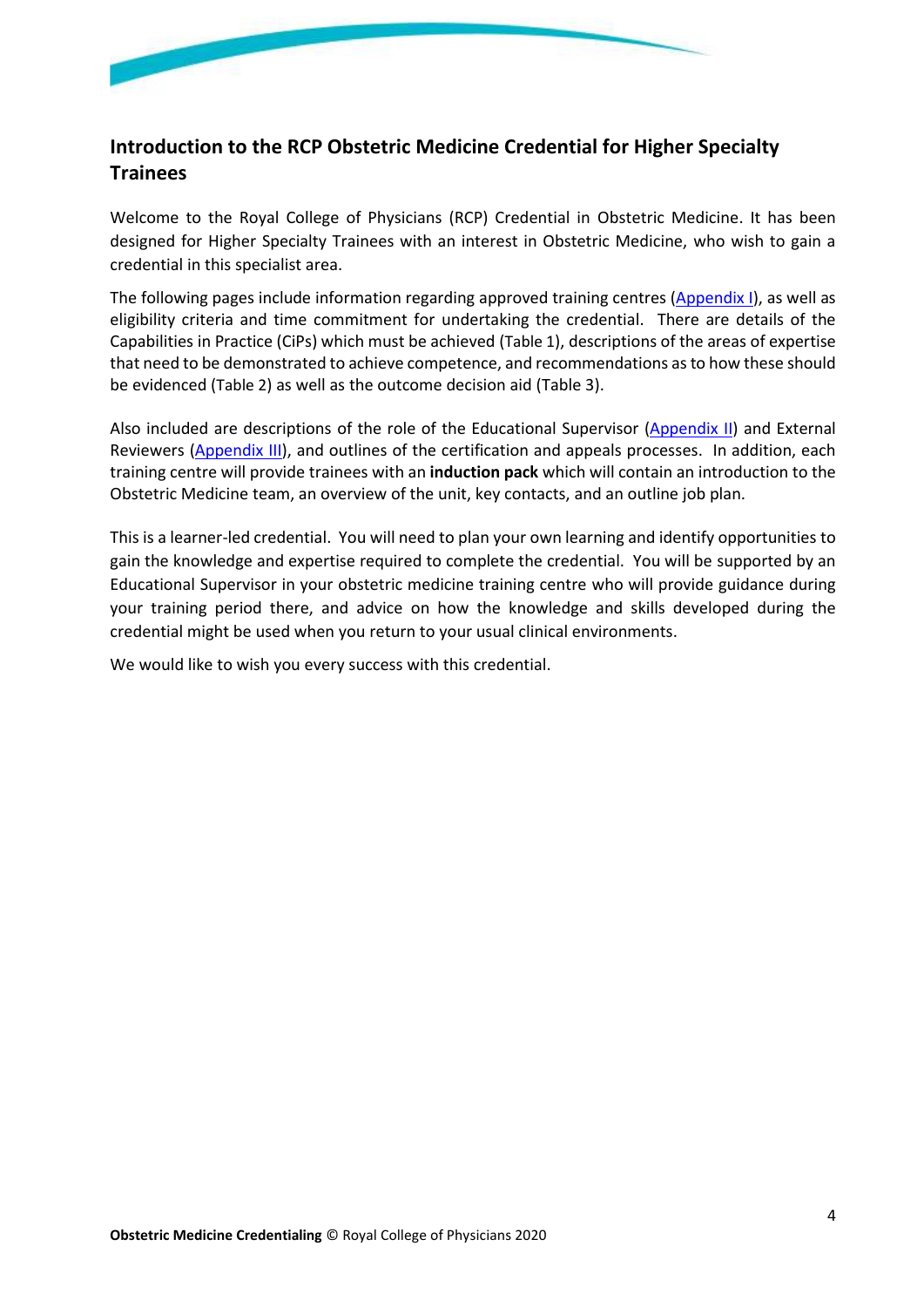

## <span id="page-4-0"></span>**Obstetric Medicine Credential Training Requirements**

#### <span id="page-4-1"></span>*Eligibility*

Applications to undertake the Higher Specialty Trainee Credential in Obstetric Medicine are accepted from physicians in any medical specialty who hold the full MRCP diploma, have successfully completed IMT 3 training (or equivalent), and are at ST5 level or above<sup>1</sup>. Any trainee wishing to undertake the credential should currently be, or have previously been, involved in working on the acute medical take.

Trainees must be fully registered with the GMC, and must not have any restrictions on their practice which could prevent them from completing the credential training or practising as a physician upon completion of the credential.

Once a trainee is accepted to undertake the credential, their Educational Supervisor must ensure that a completed copy of 'Form B' [\(Appendix IV\)](#page-33-0) is sent to the Assessment Unit of the RCP London [\(obstetricmedicine@rcplondon.ac.uk\)](mailto:obstetricmedicine@rcplondon.ac.uk).

#### <span id="page-4-2"></span>*Time Commitment*

When completed full-time, the RCP Obstetric Medicine credential for Higher Specialty Trainees runs over a 12-month period. During that period, participants are required to spend a minimum of 50% of their clinical practice time at one of the Obstetric Medicine training centres approved to host the RCP credential. Less than full time trainees may need longer, *pro rata*, to complete the credential. The appropriate credential training period will be agreed with the Educational Supervisor at the start of the credential. (See also '[Reasonable adjustments and mitigating circumstances](#page-20-1)' in the Exceptional Circumstances section.)

It is recommended that trainees undertaking the credential should continue to be involved in acute medical on-call, and this commitment will be discussed and agreed locally.

Details of the approved training centres can be found in [Appendix I.](#page-25-0)

#### <span id="page-4-3"></span>*The Credential Process*

Trainees must identify learning needs and learning opportunities which enable them to develop the knowledge, skills and behaviours necessary to achieve all five 'Capabilities in Practice' (CiPs) at level 4 (see [Table 1](#page-6-0)).

In order to achieve the 'Capabilities in Practice' (CiPs) required for the Obstetric Medicine credential, trainees must address the 22 areas of expertise contained in [Table 2](#page-7-0). The types of evidence which could be provided to demonstrate development in these areas are summarised in column C of the table. A list of relevant abbreviations is provided in [Appendix V.](#page-34-0) The evidence required to complete the credential (including minimum numbers of assessments) can be found in the Outcome Decision Aid [\(Table 3\)](#page-17-0).

As well as an Educational Supervisor who will be allocated for the duration of the Obstetric Medicine credential, day-to-day supervision will be provided by Clinical Supervisors, who should be identified by, and work within, the approved training centres.

 $1$  This includes trainees with a national training number in a medical specialty, or those taking the CESR route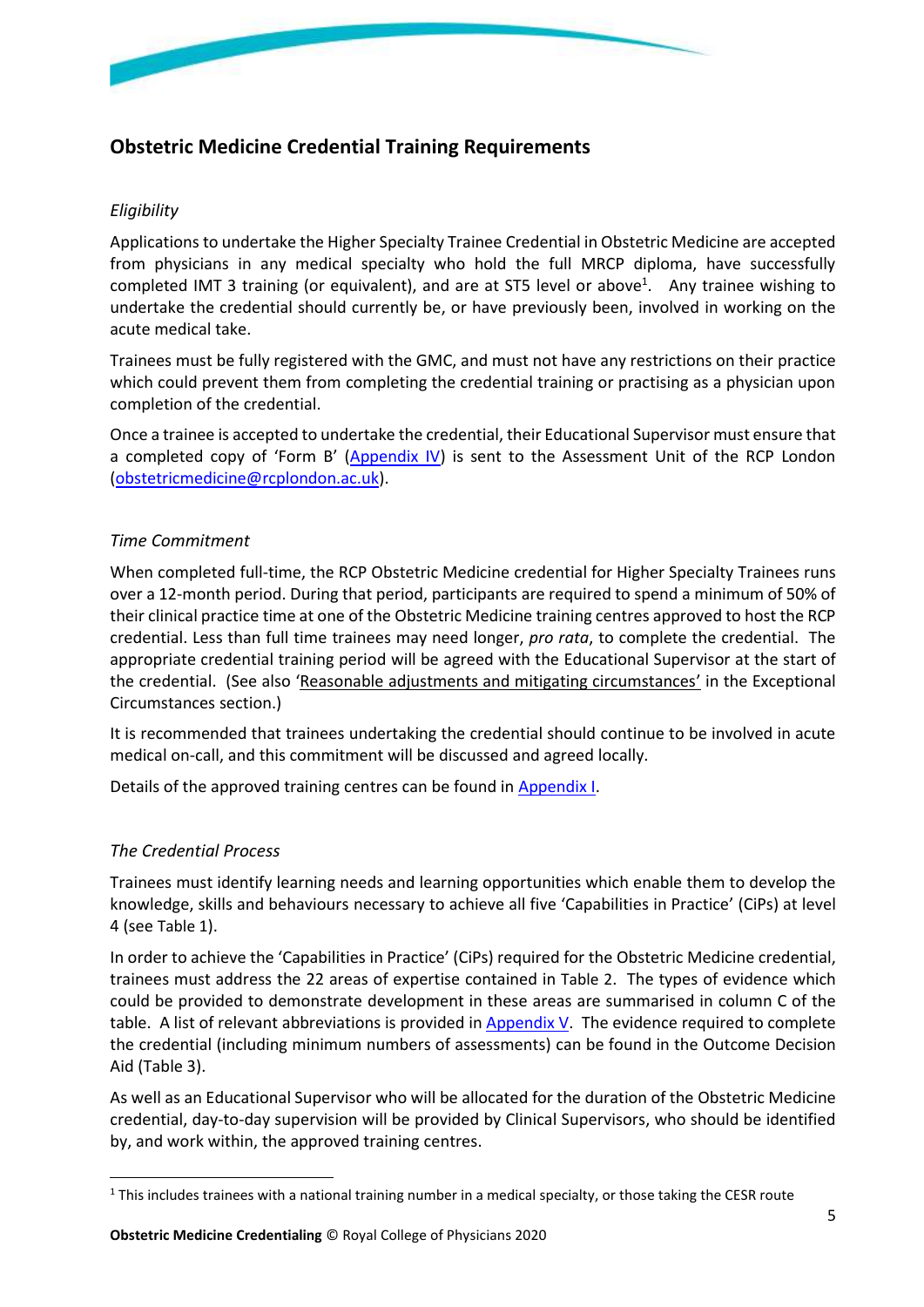

Clinical supervisors will have expertise within the field of Obstetric Medicine and may include physicians, maternal medicine obstetricians, midwives and anaesthetists. Clinical supervisors may change during the course of the credential, depending on individuals' availability and other clinical commitments. Similarly, if a trainee is spending time in a different department, their Clinical Supervisor for that period may need to change accordingly.

The Clinical Supervisor will be able to assess performance, provide an appropriate level of supervision for clinical activities based on the competence of the individual trainee, and offer feedback either informally, or formally through the completion of WPBAs or MCRs as appropriate.

[Table 4](#page-19-0) illustrates the recommended milestones for completion of the credential training requirements over the 12 month period for a full-time trainee. Less than full-time trainees will need to agree with their Educational Supervisor how they will fulfil the credential requirements and whether a *pro rata* extension to the credential training period is needed.

It is anticipated that trainees who are on track to complete the credential successfully will achieve a *minimum* of level 2 on each CiP (see [Table 1\)](#page-6-0) by the time of their interim review meeting with the Educational Supervisor. If these targets are not achieved, the trainee and Educational Supervisor should discuss an action plan. In rare cases this may result in withdrawal from the credential. In most cases it will be possible to develop a viable solution to remedy gaps and weaknesses in performance. In some cases it may be necessary to apply for an extension to the normal duration of the credential training (see [Extension to remedy gaps or weaknesses in performance\)](#page-20-2).

#### <span id="page-5-0"></span>*Portfolio of Evidence*

It is the responsibility of the trainee to maintain a portfolio of evidence which shows their progress and demonstrates achievement of the credential requirements. Patient confidentiality must be safeguarded throughout the portfolio. The growing portfolio of evidence, and any gaps or weaknesses in experience or performance, should be discussed with the Educational Supervisor at each interim review meeting.

It is expected that trainees will use their ePortfolio to record evidence of their engagement with the obstetric medicine credential, although paper forms are available should this be more acceptable to the individual trainee.

The trainee must ensure that their portfolio is ready for review by their Educational Supervisor no less than 4 weeks before the anticipated completion date of the credential (or adjusted duration of training placement for those working less than full time. All relevant evidence (such as WPBAs, log of cases, reflections) in line with the decision aid, should be available to the Educational Supervisor, with evidence of linking to the obstetric medicine curriculum. The trainee and their Educational Supervisor will then review the portfolio together, and complete an end-of-placement report form, as a mutually agreed end-of-programme meeting.

During the course of the credential, trainees must continue to engage in the ARCP process, but assessment of completion of the credential in Obstetric Medicine will be made by the Educational Supervisor and External Reviewer (see [Assessment of completion of the Higher Specialty Trainee](#page-21-0) [Credential in Obstetric Medicine](#page-21-0) below).

Portfolios will also be assessed by an External Reviewer, who will have been appointed at the start of the credential and allocated by the approved training centre. For more information about their role and responsibilities, please see [Appendix III.](#page-30-0)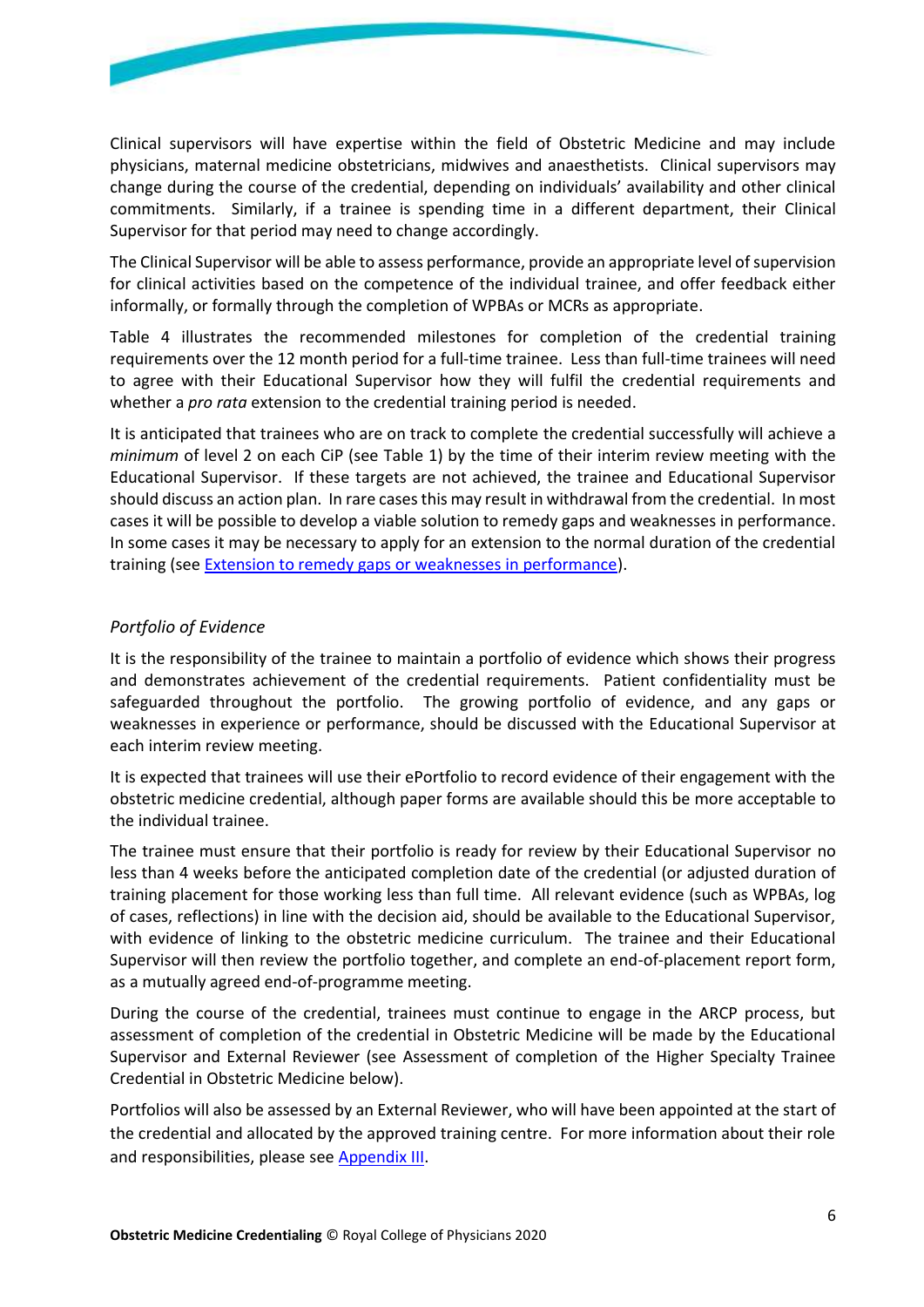

## <span id="page-6-0"></span>**Table 1: Outline Grid of Levels Expected for Clinical Capabilities in Practice (CiPs) for the Obstetric Medicine Credential for Higher Specialty Trainees**

|                                                                                                                                                                                        | $1st$ interim<br>meeting | 2 <sup>nd</sup> interim<br>meeting | <b>Completion</b> |
|----------------------------------------------------------------------------------------------------------------------------------------------------------------------------------------|--------------------------|------------------------------------|-------------------|
| <b>Obstetric Medicine Credential CiP</b><br>For pregnant women, postpartum women and where<br>appropriate, for women with medical conditions/problems<br>who are planning a pregnancy: | <b>Minimum</b><br>Level  | <b>Minimum</b><br>Level            | Level             |
| Manage acute referrals in maternity assessment<br>1.<br>unit/accident and emergency department/medical<br>assessment unit                                                              | $\overline{2}$           | 3                                  | 4                 |
| Provide continuity of care to medical in-patients<br>2.                                                                                                                                | $\overline{2}$           | 3                                  | 4                 |
| Manage outpatients with long term conditions<br>3.                                                                                                                                     | $\overline{2}$           | 3                                  | 4                 |
| 4. Manage medical problems across the range of<br>specialties                                                                                                                          | $\overline{2}$           | 3                                  | 4                 |
| Manage an MDT including discharge and forward<br>5.<br>planning                                                                                                                        | $\overline{2}$           | 3                                  | 4                 |
| Level descriptors:                                                                                                                                                                     |                          |                                    |                   |
| Level 1: Entrusted to observe only $-$ no provision of clinical care                                                                                                                   |                          |                                    |                   |
| Level 2: Entrusted to act with direct supervision                                                                                                                                      |                          |                                    |                   |
| Level 3: Entrusted to act with indirect supervision                                                                                                                                    |                          |                                    |                   |
| Level 4: Entrusted to act unsupervised                                                                                                                                                 |                          |                                    |                   |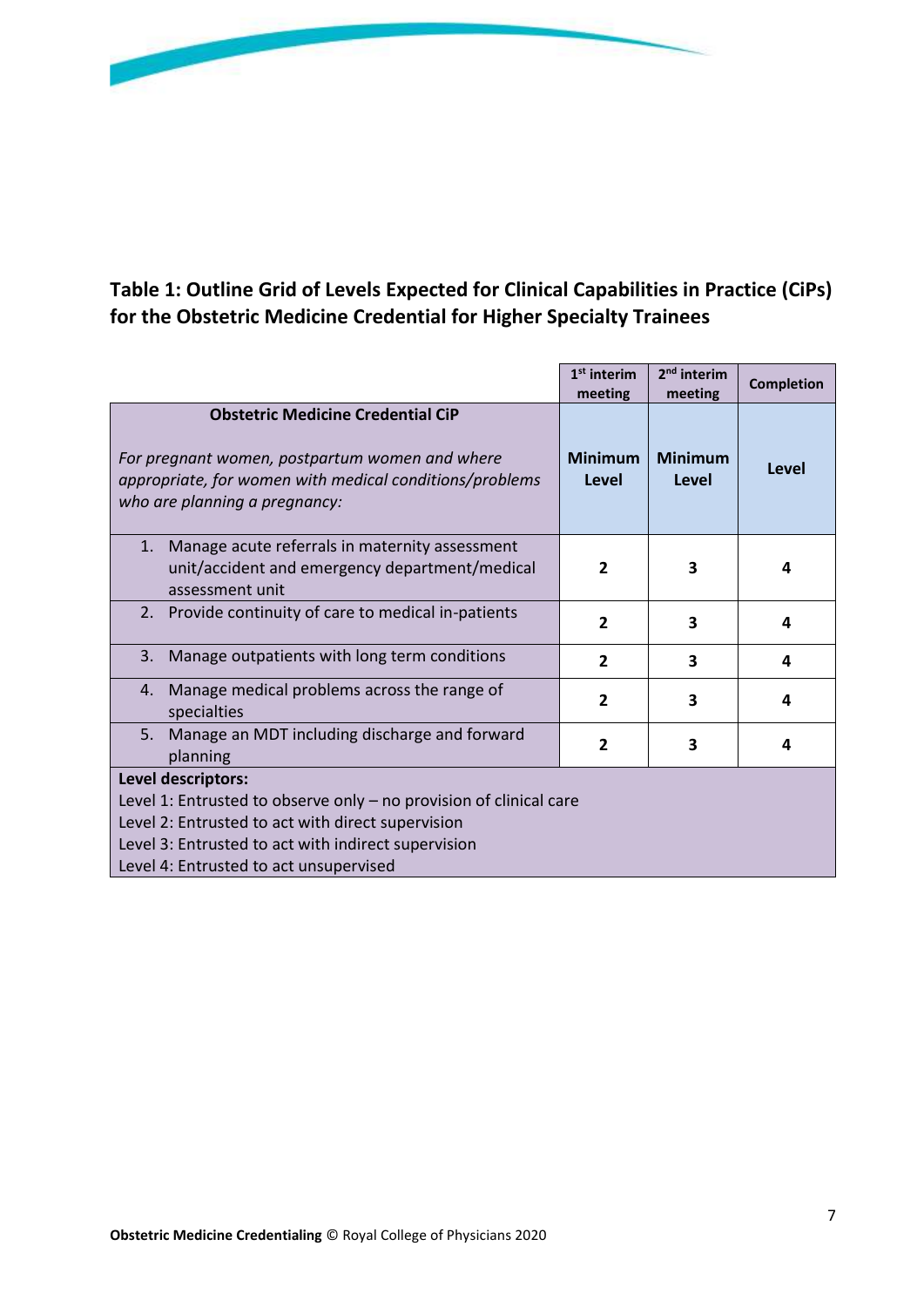

## <span id="page-7-0"></span>**Table 2 Areas of expertise required for Obstetric Medicine Credential**

Trainees must develop sufficient expertise in **each** of the 22 areas listed in column A to meet the descriptor in column B.

| A. Area of Expertise                | B. Descriptor (key observable activities, tasks and                                                                                                                                                             | C. Evidence <sup>2</sup>                                                                       |
|-------------------------------------|-----------------------------------------------------------------------------------------------------------------------------------------------------------------------------------------------------------------|------------------------------------------------------------------------------------------------|
|                                     | behaviours)                                                                                                                                                                                                     |                                                                                                |
| <b>Hypertension in</b><br>pregnancy | Explains the potential side effects of antihypertensive drugs<br>and tolerability in pregnancy and breastfeeding.                                                                                               | CbD<br>Mini-CEX<br>Logbook of cases<br>Simulation<br>training with<br>assessment<br>Reflection |
|                                     | Understands the impact of pre-existing hypertension on<br>maternal and fetal outcome and specifically the increased risk<br>of pre-eclampsia.                                                                   |                                                                                                |
|                                     | Demonstrates how to recognize and treat the complications<br>of pre-eclampsia:                                                                                                                                  |                                                                                                |
|                                     | <b>HELLP</b>                                                                                                                                                                                                    |                                                                                                |
|                                     | Eclampsia                                                                                                                                                                                                       |                                                                                                |
|                                     | Cerebral haemorrhage                                                                                                                                                                                            |                                                                                                |
|                                     | Pulmonary Oedema                                                                                                                                                                                                |                                                                                                |
|                                     | Appropriately prescribes antihypertensive medication to<br>achieve target blood pressure levels recommended by British<br>Hypertension Society Guidelines and the NICE Hypertension in<br>Pregnancy guidelines. |                                                                                                |
|                                     | Explains the increased risks of adverse maternal and fetal<br>outcomes of pre-eclampsia and specifically of chronic<br>hypertension with super-imposed pre-eclampsia.                                           |                                                                                                |
|                                     | Appropriately manages intra and post-partum fluid balance.                                                                                                                                                      |                                                                                                |
|                                     | Appropriately manages prophylactic and therapeutic<br>anticonvulsant therapy in women with pre-eclampsia or<br>eclampsia.                                                                                       |                                                                                                |
|                                     | Counsel women with previous pre-eclampsia regarding<br>recurrence and subsequent cardiovascular risks and<br>preventative measures.                                                                             |                                                                                                |
|                                     | Recognises and manages previous pre-eclampsia in the<br>antenatal period.                                                                                                                                       |                                                                                                |

 $2$  These are examples of the types of evidence which may be provided by a trainee to demonstrate experience and competence in this area of expertise. Details and guidance for all workplace-based assessment forms listed in the Outcome Decision Aid [\(Table 3\)](#page-17-0) are available from the JRCPTB website at <https://www.jrcptb.org.uk/assessment/workplace-based-assessment>. Copies can be printed from the website's document library by using the search function.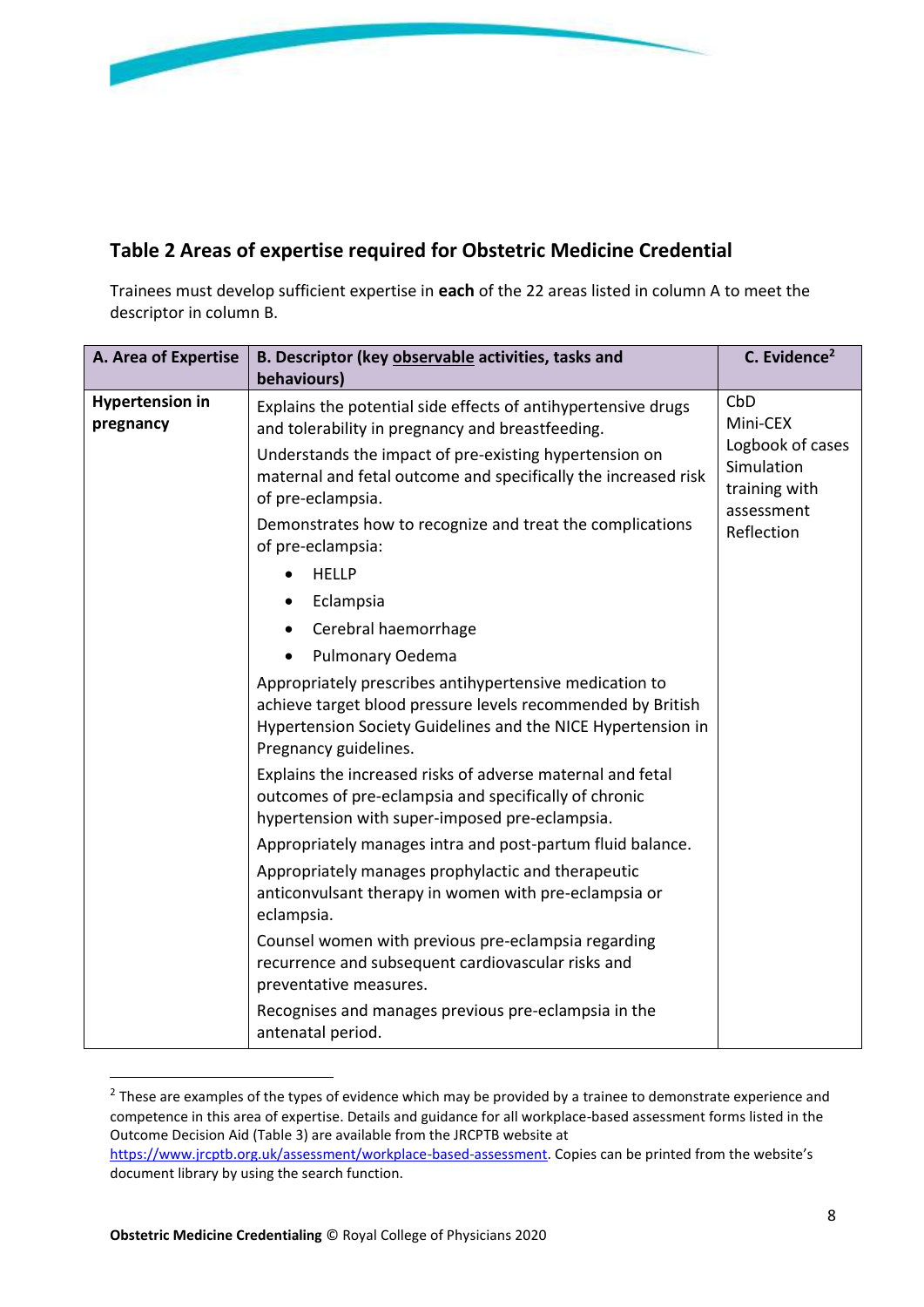| Renal disease in<br>pregnancy                                            | Demonstrates how to counsel patients with Chronic Kidney<br>Disease (CKD, including on dialysis or with a renal transplant)<br>about the risks and implications of pregnancy and how to<br>manage women to minimise risks to mother and fetus.<br>Appropriately manages de-novo renal disease in pregnancy or<br>a deterioration in renal function in a pregnant transplant or<br>CKD patient.<br>Ensures continuity and coordination with specialist input.<br>Appropriately manages the renal consequences of pre-<br>eclampsia and acute kidney injury in pregnancy and the<br>puerperium.<br>Appropriately recognises and manages electrolyte disorders<br>and fluid balance.                                                                                                                                                                                                                                        | <b>MCR</b><br>CbD<br><b>ACAT</b><br>Logbook of cases<br>Simulation<br>training with<br>assessment<br>Mini-CEX<br>Reflection |
|--------------------------------------------------------------------------|--------------------------------------------------------------------------------------------------------------------------------------------------------------------------------------------------------------------------------------------------------------------------------------------------------------------------------------------------------------------------------------------------------------------------------------------------------------------------------------------------------------------------------------------------------------------------------------------------------------------------------------------------------------------------------------------------------------------------------------------------------------------------------------------------------------------------------------------------------------------------------------------------------------------------|-----------------------------------------------------------------------------------------------------------------------------|
| Heart disease in<br>pregnancy                                            | Explains how pregnancy, delivery and the postpartum period<br>may affect cardiac physiology in normal women and in those<br>with pre-existing cardiac disease.<br>Explains and manages the risks of pregnancy for the mother<br>and fetus for different cardiac disorders:<br>Corrected and uncorrected congenital heart disease<br>Rheumatic heart disease<br>Ischaemic heart disease<br>$\bullet$<br>Marfan's syndrome<br>$\bullet$<br>Artificial heart valves<br>Arrhythmias<br>Cardiomyopathy<br>Explains the risks of recurrence of congenital heart disease in<br>the fetus in mothers with congenital heart disease.<br>Demonstrates ability to diagnose and investigate pulmonary<br>oedema in the antenatal and post-partum period.<br>Recognises the need for referral to, and the role of, specialist<br>cardiologists in the management of women preconception,<br>antenatally and in the postpartum period. | Mini-CEX<br>CbD<br>Logbook of cases<br>Simulation<br>training with<br>assessment<br>Reflection                              |
| <b>Management of</b><br>gastrointestinal<br>diseases during<br>pregnancy | Explains and manages the risks of pregnancy for the mother<br>and fetus for chronic and pregnancy induced gastrointestinal<br>diseases:<br>Inflammatory bowel disease<br>$\bullet$<br>Irritable bowel syndrome<br>Pancreatitis<br>Hyperemesis gravidarum<br>Gastroesophageal reflux disease<br>Constipation<br>Diarrhoea                                                                                                                                                                                                                                                                                                                                                                                                                                                                                                                                                                                                 | CbD<br>Mini-CEX<br>Logbook of cases<br>Simulation<br>training with<br>assessment<br>Reflection                              |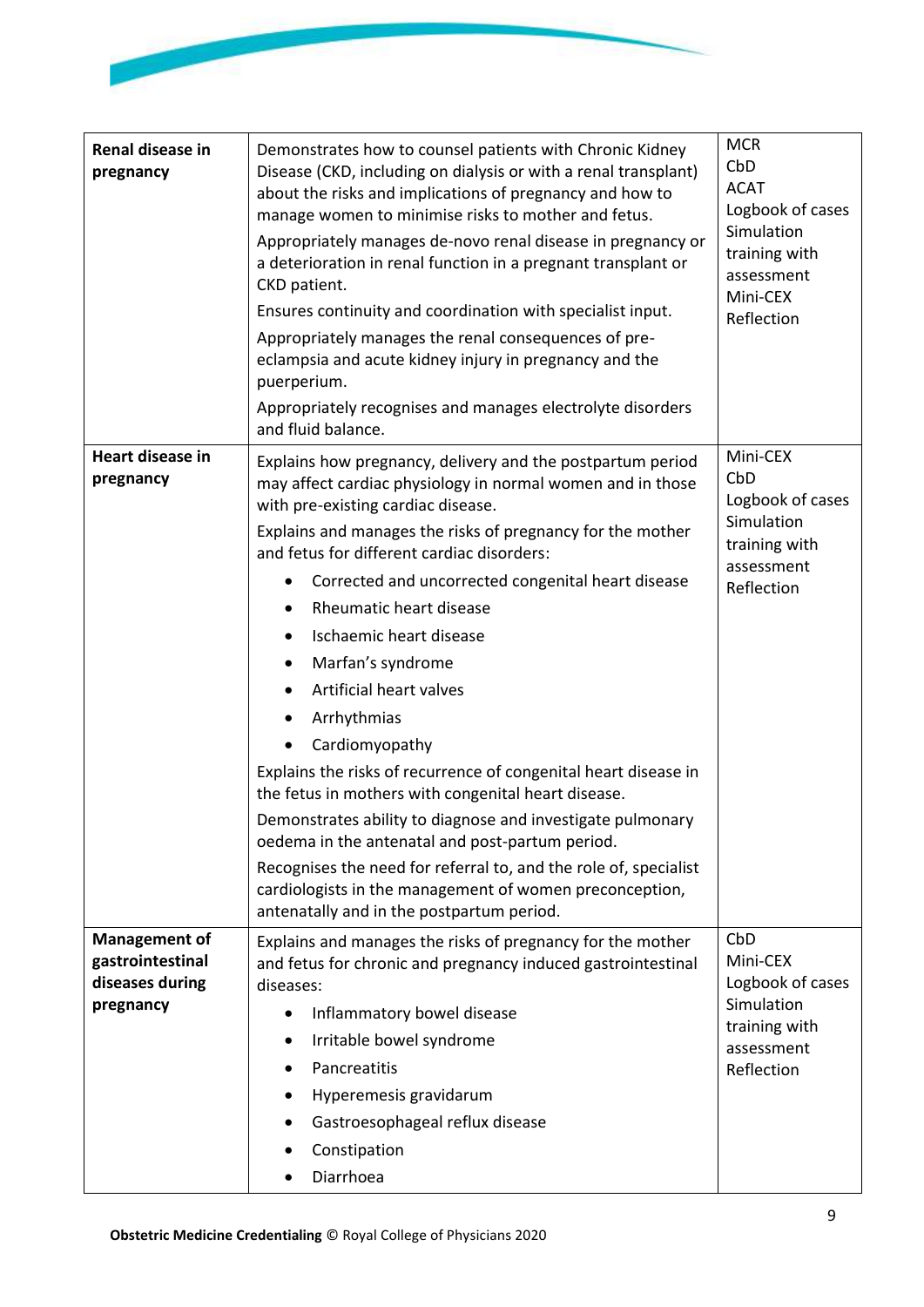

|                                            | Appropriately manages acute abdominal pain in pregnancy<br>and in the puerperium.<br>Appropriately recognises when women with gastrointestinal<br>disease require specialist multidisciplinary care for<br>preconception counselling, antenatal and postnatal care.<br>Appropriately manages de-novo gastrointestinal disease in<br>pregnancy and is aware when specialist input is required.<br>Appropriately manages the electrolyte imbalance of<br>hyperemesis gravidarum during pregnancy.                                                                                                                                                                                                                                                                                                                                                                                                                                                                                                                                                                                                                                                                                                                                                           |                                                                                                  |
|--------------------------------------------|-----------------------------------------------------------------------------------------------------------------------------------------------------------------------------------------------------------------------------------------------------------------------------------------------------------------------------------------------------------------------------------------------------------------------------------------------------------------------------------------------------------------------------------------------------------------------------------------------------------------------------------------------------------------------------------------------------------------------------------------------------------------------------------------------------------------------------------------------------------------------------------------------------------------------------------------------------------------------------------------------------------------------------------------------------------------------------------------------------------------------------------------------------------------------------------------------------------------------------------------------------------|--------------------------------------------------------------------------------------------------|
| <b>Liver Disease in</b><br>pregnancy       | Explains the effects of pregnancy on physiology in normal<br>individuals and those with pre-existing hepatobiliary disease.<br>Appropriately manages the risks of pregnancy for the mother<br>and fetus for chronic and pregnancy induced hepatobiliary<br>diseases:<br>Chronic active hepatitis<br>Primary biliary cirrhosis<br>Viral hepatitis<br>Alcoholic liver disease<br>Jaundice<br>Gallstones<br>Intrahepatic cholestasis of pregnancy<br>Acute fatty liver of pregnancy<br>Demonstrates how to manage co-morbid medical conditions<br>in patients with liver transplant during a pregnancy with<br>specialist input.<br>Appropriately manages acute cholecystitis in pregnancy and<br>in the puerperium.<br>Demonstrates when women with hepatobiliary disease<br>require specialist multidisciplinary care for preconception<br>counselling, antenatal and puerperal period.<br>Appropriately manages de-novo hepatobiliary disease in<br>pregnancy and is aware when specialist input is required.<br>Appropriately manages the causes of pregnancy induced liver<br>abnormalities.<br>Explains the need for referral to and the role of specialists in<br>the management of women preconception, antenatally and in<br>the postpartum period. | <b>MCR</b><br>CbD<br>Logbook of cases<br>Simulation<br>training with<br>assessment<br>Reflection |
| <b>Respiratory Disease</b><br>in pregnancy | Explains the effects of pregnancy on pulmonary physiology in<br>normal individuals and those with pre-existing respiratory<br>disease.<br>Explains the potential risks of pregnancy to the mother and<br>fetus in patients with chronic respiratory disease.                                                                                                                                                                                                                                                                                                                                                                                                                                                                                                                                                                                                                                                                                                                                                                                                                                                                                                                                                                                              | CbD<br>Mini-CEX<br>Logbook of cases<br>Simulation<br>training with<br>assessment<br>Reflection   |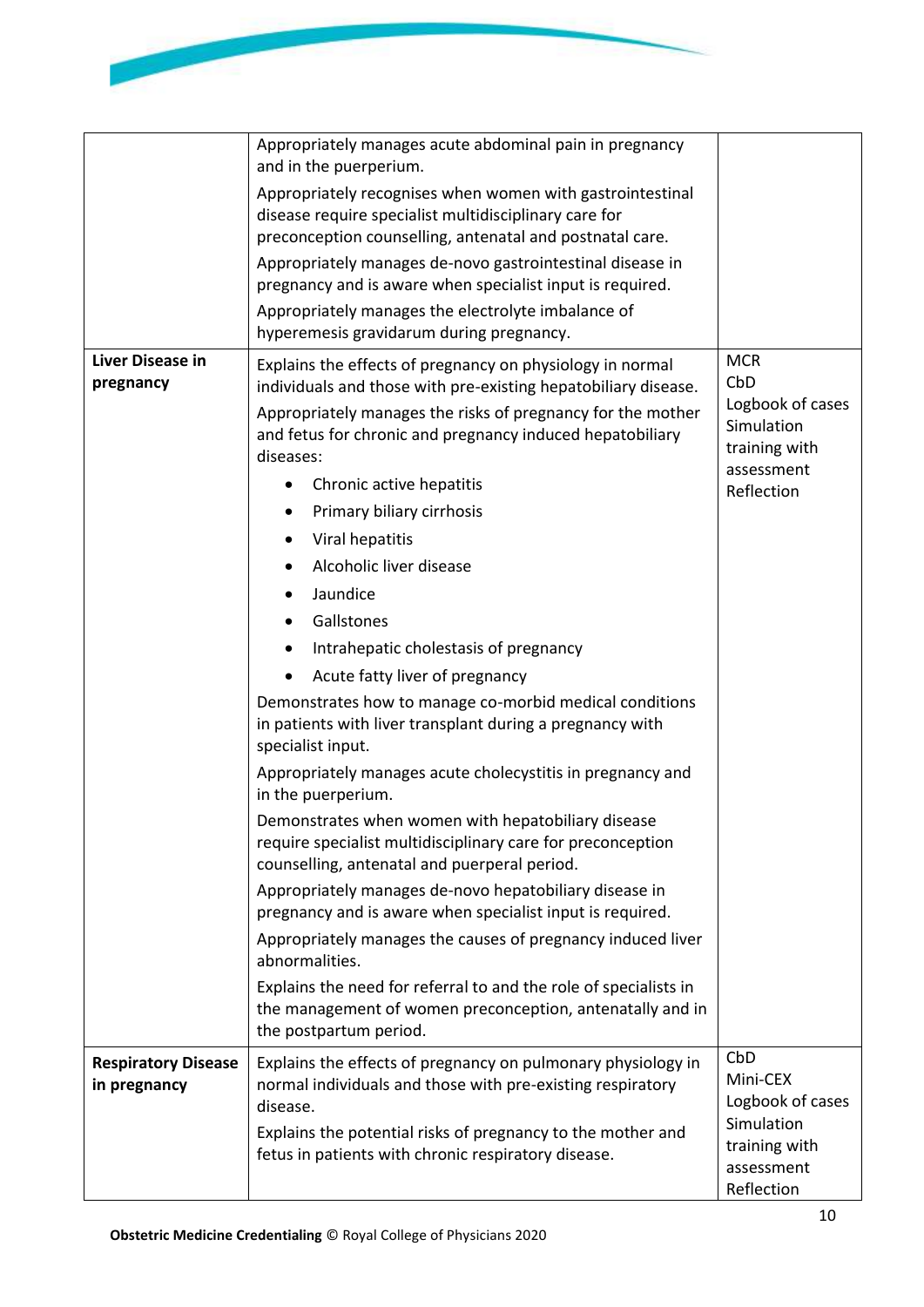| Appropriately manages co-morbid medical conditions in<br>potionts with are ovieting respiratory disease or lung | <b>DOPS</b> |
|-----------------------------------------------------------------------------------------------------------------|-------------|

|                    | patients with pre-existing respiratory disease or lung<br>transplant during a pregnancy with particular emphasis on<br>minimisation of the risk to the mother and fetus and<br>who/when to refer for specialist input:<br>Asthma<br>$\bullet$<br>Pulmonary embolism<br>Pneumonia<br>Sarcoidosis<br>Pneumothorax<br><b>ARDS</b>                                                                                                                                                |                                                                                                        |
|--------------------|-------------------------------------------------------------------------------------------------------------------------------------------------------------------------------------------------------------------------------------------------------------------------------------------------------------------------------------------------------------------------------------------------------------------------------------------------------------------------------|--------------------------------------------------------------------------------------------------------|
|                    | <b>ILD</b><br>Appropriately manages acute respiratory failure in pregnancy<br>and in the puerperium.                                                                                                                                                                                                                                                                                                                                                                          |                                                                                                        |
|                    | Demonstrates the awareness of BTS/SIGN guidelines for the<br>management of asthma.                                                                                                                                                                                                                                                                                                                                                                                            |                                                                                                        |
|                    | Explains to women with respiratory disease about the risks<br>and implications of pregnancy and acts to minimise risks to<br>mother and fetus.                                                                                                                                                                                                                                                                                                                                |                                                                                                        |
|                    | Appropriately manages de-novo respiratory disease in<br>pregnancy or a deterioration in pulmonary function in a<br>pregnant patient and is aware when specialist input is<br>required.                                                                                                                                                                                                                                                                                        |                                                                                                        |
|                    | Explains the risks and implications of pregnancy to a patient<br>to enable the woman to make an informed decision regarding<br>pregnancy.                                                                                                                                                                                                                                                                                                                                     |                                                                                                        |
|                    | Demonstrates the involvement of women in the care of their<br>asthma and support self-management plans.                                                                                                                                                                                                                                                                                                                                                                       |                                                                                                        |
| <b>Diabetes in</b> | Explains the metabolic effects of pregnancy.                                                                                                                                                                                                                                                                                                                                                                                                                                  | CbD                                                                                                    |
| pregnancy          | Explains the importance of glucose control prior to conception<br>and during pregnancy and providing preconception<br>counselling in all child bearing women with pre-existing<br>diabetes.<br>Demonstrates how to manage the microvascular and<br>macrovascular complications in patients with pre-existing<br>diabetes mellitus during pregnancy with particular emphasis<br>on minimisation of the risk to the mother and fetus and when<br>to refer for specialist input. | Logbook of cases<br>Simulation<br>training with<br>assessment<br>Reflection<br>Mini-CEX<br><b>ACAT</b> |
|                    | Recognises the complications and outcomes of infants of<br>women with diabetes mellitus.                                                                                                                                                                                                                                                                                                                                                                                      |                                                                                                        |
|                    | Demonstrates how to manage acute diabetic emergencies in<br>pregnancy and in the puerperium:                                                                                                                                                                                                                                                                                                                                                                                  |                                                                                                        |
|                    | Diabetic ketoacidosis                                                                                                                                                                                                                                                                                                                                                                                                                                                         |                                                                                                        |
|                    | Hypoglycaemia<br>$\bullet$                                                                                                                                                                                                                                                                                                                                                                                                                                                    |                                                                                                        |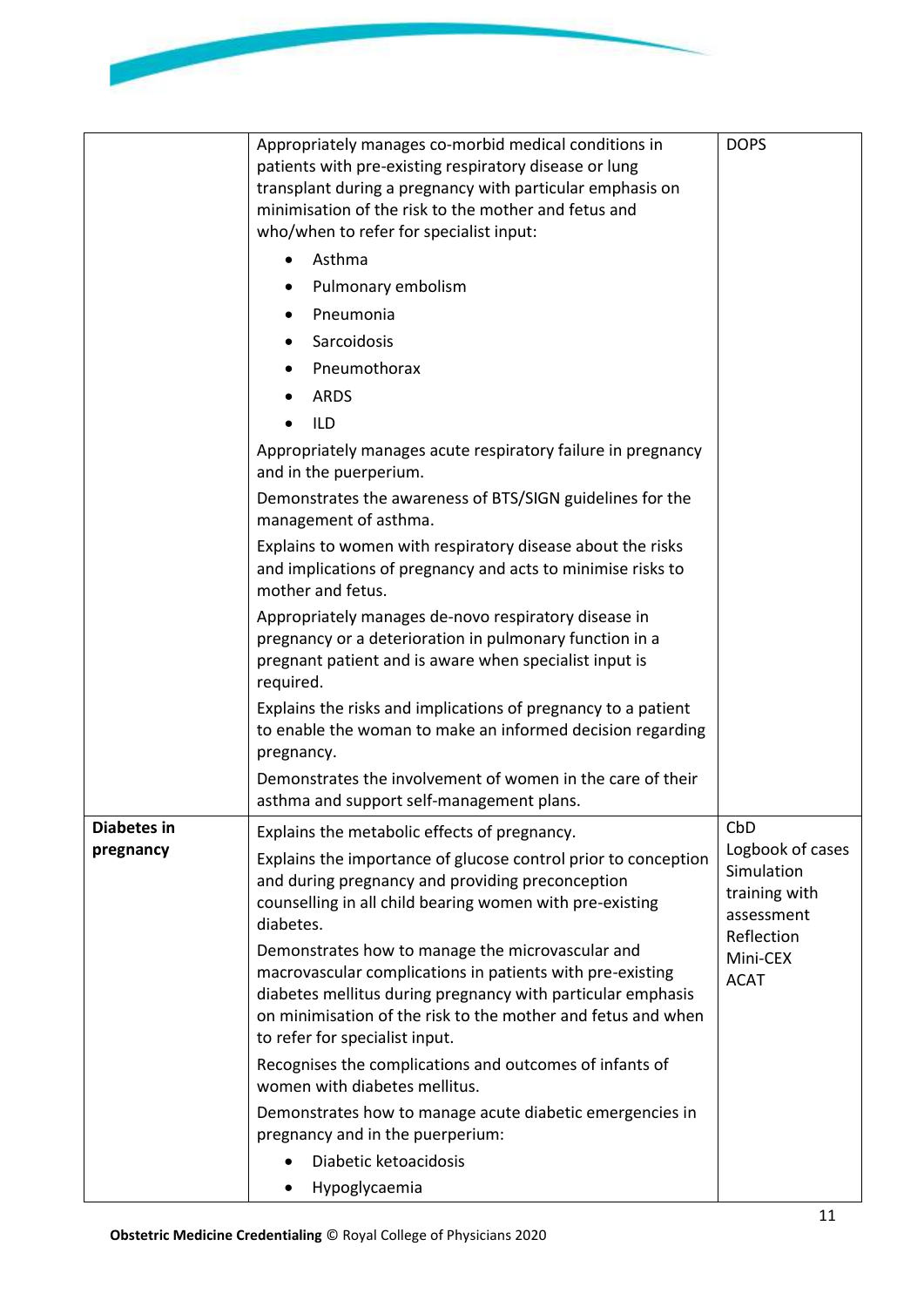

|                                        | Recalls the risk factors for gestational diabetes, current                                                                                                                                                                |                                                               |
|----------------------------------------|---------------------------------------------------------------------------------------------------------------------------------------------------------------------------------------------------------------------------|---------------------------------------------------------------|
|                                        | diagnostic criteria and appropriate screening strategies.<br>Counsels women with pre-existing diabetes mellitus about the                                                                                                 |                                                               |
|                                        | risks and implications of pregnancy and acts to minimise risks                                                                                                                                                            |                                                               |
|                                        | to mother and fetus regarding:                                                                                                                                                                                            |                                                               |
|                                        | Pre-eclampsia                                                                                                                                                                                                             |                                                               |
|                                        | Macrosomia                                                                                                                                                                                                                |                                                               |
|                                        | Intrauterine Growth Restriction (IUGR)                                                                                                                                                                                    |                                                               |
|                                        | Preterm delivery<br>$\bullet$                                                                                                                                                                                             |                                                               |
| <b>Endocrinology in</b><br>pregnancy   | Explains the physiological changes in normal pregnancy and in<br>those with pre-existing endocrine disorders.                                                                                                             | CbD<br>Logbook of cases                                       |
|                                        | Explains the potential risks of pregnancy to the mother and<br>fetus in patients with pre-existing endocrine diseases.                                                                                                    | Simulation<br>training with<br>assessment                     |
|                                        | Appropriately manages endocrine disorders during pregnancy<br>with particular emphasis on minimisation of the risk to the<br>mother and fetus and when to refer for specialist input:                                     | Reflection                                                    |
|                                        | Thyroid disease                                                                                                                                                                                                           |                                                               |
|                                        | Parathyroid disease                                                                                                                                                                                                       |                                                               |
|                                        | Adrenal disease                                                                                                                                                                                                           |                                                               |
|                                        | Pituitary disease                                                                                                                                                                                                         |                                                               |
|                                        | Addison's disease                                                                                                                                                                                                         |                                                               |
|                                        | Vitamin D deficiency                                                                                                                                                                                                      |                                                               |
|                                        | Recalls how to manage pregnancy-induced endocrine                                                                                                                                                                         |                                                               |
|                                        | disorders:                                                                                                                                                                                                                |                                                               |
|                                        | Postpartum thyroiditis                                                                                                                                                                                                    |                                                               |
|                                        | Lymphocytic hypophysitis                                                                                                                                                                                                  |                                                               |
|                                        | Pituitary apoplexy                                                                                                                                                                                                        |                                                               |
|                                        | Diabetes insipidus                                                                                                                                                                                                        |                                                               |
| <b>Neurological</b><br>diseases during | Recalls the physiological changes in normal pregnancy and in<br>those with pre-existing neurological disorders.                                                                                                           | CbD<br>Mini-CEX                                               |
| pregnancy                              | Outlines the potential risks of pregnancy to the mother, fetus<br>and neonate of women with pre-existing neurological<br>diseases.                                                                                        | Logbook of cases<br>Simulation<br>training with<br>assessment |
|                                        | Awareness of the importance of stabilisation of the disease<br>prior to conception and during pregnancy and providing<br>preconception counselling in all child bearing women with<br>pre-existing neurological diseases. | Reflection                                                    |
|                                        | Recalls how to manage neurological disorders during<br>pregnancy with particular emphasis on minimisation of the<br>risk to the mother and fetus and when to refer for specialist<br>input:                               |                                                               |
|                                        | Epilepsy                                                                                                                                                                                                                  |                                                               |
|                                        |                                                                                                                                                                                                                           |                                                               |
|                                        | Migraine                                                                                                                                                                                                                  |                                                               |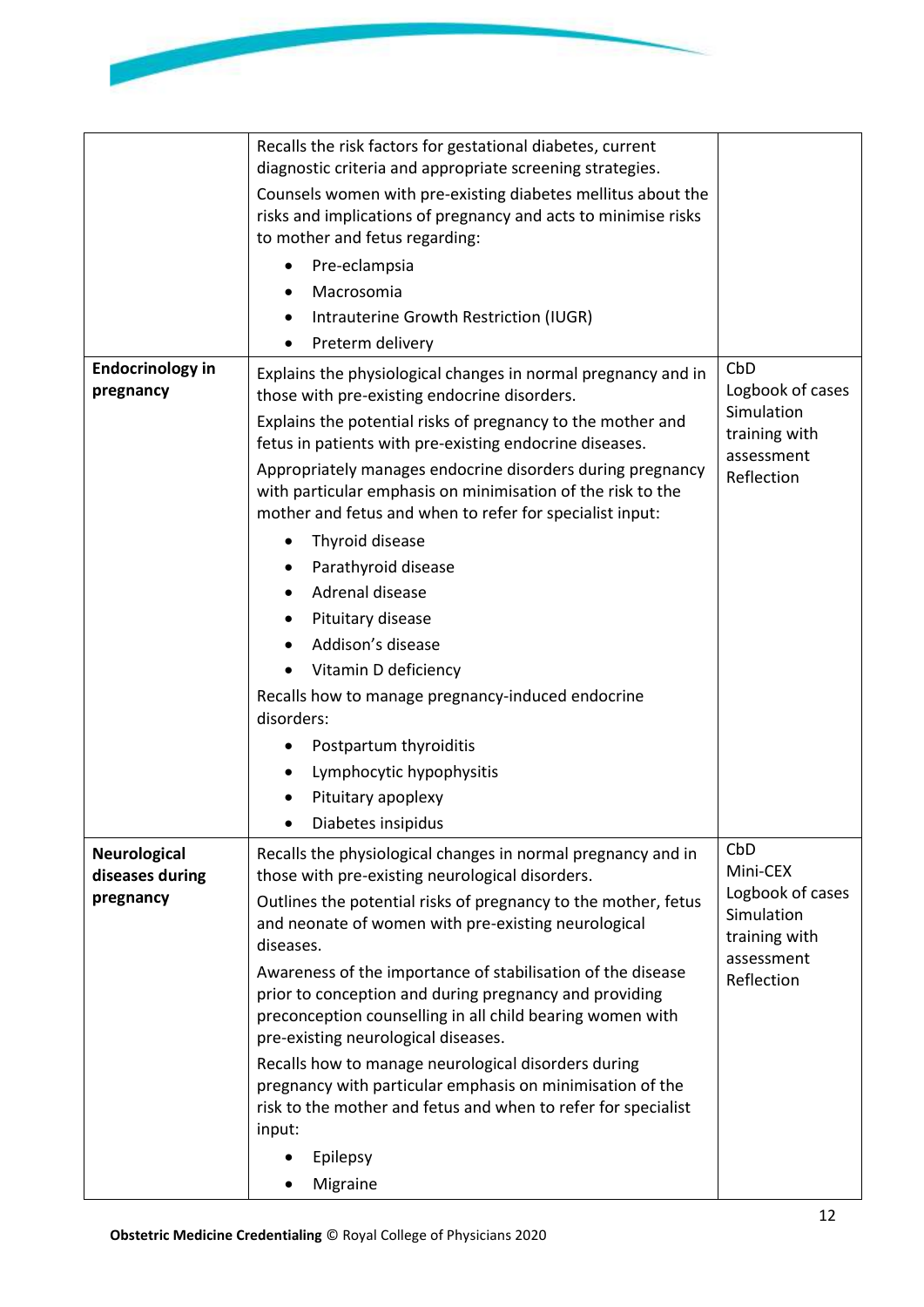

|                                                | <b>Multiple Sclerosis</b><br>$\bullet$                                                                                                                                                                                         |                                                 |
|------------------------------------------------|--------------------------------------------------------------------------------------------------------------------------------------------------------------------------------------------------------------------------------|-------------------------------------------------|
|                                                | Myasthenia Gravis                                                                                                                                                                                                              |                                                 |
|                                                | Idiopathic intracranial hypertension                                                                                                                                                                                           |                                                 |
|                                                | Stroke                                                                                                                                                                                                                         |                                                 |
|                                                | Appropriately manages pregnancy induced neurological<br>disorders:                                                                                                                                                             |                                                 |
|                                                | Bell's palsy<br>$\bullet$                                                                                                                                                                                                      |                                                 |
|                                                | Carpal Tunnel Syndrome                                                                                                                                                                                                         |                                                 |
|                                                | Cerebral Vein Thrombosis (CVT)                                                                                                                                                                                                 |                                                 |
|                                                | Reversible cerebral vasoconstriction syndrome (RCVS)                                                                                                                                                                           |                                                 |
|                                                | Demonstrates how to manage a seizure occurring in                                                                                                                                                                              |                                                 |
|                                                | pregnancy.                                                                                                                                                                                                                     |                                                 |
|                                                | Demonstrates the difference between CVT and TTP.                                                                                                                                                                               |                                                 |
| Rheumatological<br>disease during<br>pregnancy | Explains to women with rheumatological disease about the<br>risks and implications of pregnancy and acts to minimise risks<br>to mother and fetus.                                                                             | CbD<br>Mini-CEX<br>Logbook of cases             |
|                                                | Appropriately manage disorders during pregnancy with<br>particular emphasis on minimisation of the risk to the mother<br>and fetus and when to refer for specialist input;                                                     | Simulation<br>training with<br>assessment       |
|                                                | Systemic Lupus Erythematosus                                                                                                                                                                                                   | Reflection                                      |
|                                                | Antiphospholipid Syndrome (APS)                                                                                                                                                                                                |                                                 |
|                                                | <b>Rheumatoid Arthritis</b>                                                                                                                                                                                                    |                                                 |
|                                                | Mixed connective tissue disease                                                                                                                                                                                                |                                                 |
|                                                | Spondyloarthritides                                                                                                                                                                                                            |                                                 |
|                                                | Scleroderma                                                                                                                                                                                                                    |                                                 |
|                                                | Appropriately manages de-novo rheumatological diseases in<br>pregnancy and is aware when specialist input is required.                                                                                                         |                                                 |
|                                                | Explains the results of immunological assays relevant to                                                                                                                                                                       |                                                 |
|                                                | connective tissue disease in pregnancy (anti-Ro).                                                                                                                                                                              |                                                 |
|                                                | Appropriately manages APS in pregnancy.                                                                                                                                                                                        |                                                 |
| Haematological<br>diseases during              | Explains the physiological changes in normal pregnancy and in<br>those with pre-existing haematological disorders.                                                                                                             | CbD<br>Mini-CEX                                 |
| pregnancy                                      | Explains the potential risks of pregnancy to the mother, fetus<br>and neonate of women with pre-existing haematological<br>diseases.                                                                                           | Logbook of cases<br>Simulation<br>training with |
|                                                | Explains the importance of stabilisation of the disease prior to<br>conception and during pregnancy and providing<br>preconception counselling in all women of child bearing age<br>with pre-existing haematological diseases. | assessment<br>Reflection                        |
|                                                | Appropriately manages haematological disorders during<br>pregnancy with particular emphasis on minimisation of the                                                                                                             |                                                 |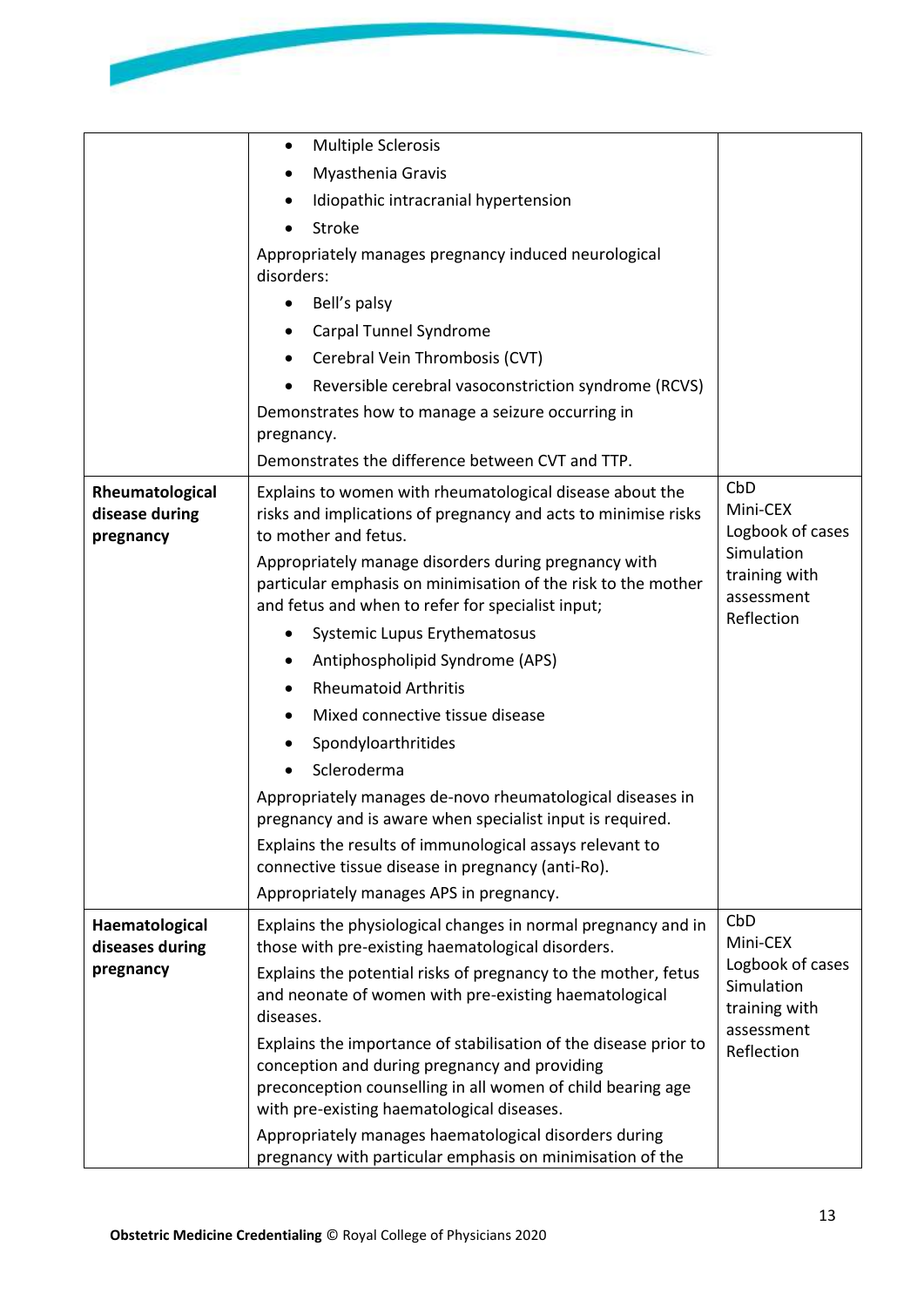|                                          | risk to the mother and fetus and when to refer for specialist<br>input;                                                                                                                     |                                           |
|------------------------------------------|---------------------------------------------------------------------------------------------------------------------------------------------------------------------------------------------|-------------------------------------------|
|                                          | Anaemia                                                                                                                                                                                     |                                           |
|                                          | Haemoglobinopathies                                                                                                                                                                         |                                           |
|                                          | Haemophilia                                                                                                                                                                                 |                                           |
|                                          | Immune thrombocytopenic purpura                                                                                                                                                             |                                           |
|                                          | Appropriately manages pregnancy induced haematological<br>disorders:                                                                                                                        |                                           |
|                                          | Gestational thrombocytopenia                                                                                                                                                                |                                           |
|                                          | Disseminated Intravascular Coagulation (DIC)                                                                                                                                                |                                           |
|                                          | Explains and manages the pregnancy complications of sickle<br>cell disease.                                                                                                                 |                                           |
|                                          | Appropriately manages de-novo haematological disease in<br>pregnancy and is aware when specialist input is required.                                                                        |                                           |
|                                          | Appropriately manage sickle cell disease in pregnancy as part<br>of multidisciplinary team.                                                                                                 |                                           |
|                                          | Understands the management of a major obstetric<br>haemorrhage                                                                                                                              |                                           |
| Thromboembolism<br>or a history of       | Explains the physiological changes in coagulation in normal<br>pregnancy.                                                                                                                   | CbD<br>Logbook of cases                   |
| thromboembolism<br>in pregnancy          | Demonstrates understanding of the RCOG green top<br>guidelines for thromboprophylaxis and treatment of venous<br>thromboembolism (VTE) in pregnancy.                                        | Simulation<br>training with<br>assessment |
|                                          | Explains the importance of VTE prior to conception and during<br>pregnancy and providing preconception counselling in all child<br>bearing women with pre-existing thromboembolic diseases. | Reflection<br>Mini-CEX                    |
|                                          | Explains the risk factors for VTE.                                                                                                                                                          |                                           |
|                                          | Appropriately manages pregnancy induced VTE.                                                                                                                                                |                                           |
|                                          | Explains to women with previous VTE about the risks and<br>implications of pregnancy and acts to minimise risks to<br>mother and fetus.                                                     |                                           |
|                                          | Appropriately manages de-novo VTE in pregnancy and is<br>aware when specialist input is required including use of<br>systemic and catheter directed thrombolysis.                           |                                           |
| <b>Skin diseases</b><br>during pregnancy | Explains physiological changes in normal pregnancy and in<br>those with pre-existing skin disorders.                                                                                        | CbD<br>Logbook of cases                   |
|                                          | Explains the potential risks of pregnancy to the mother, fetus<br>and neonate of women with pre-existing skin diseases.                                                                     | Simulation<br>training with<br>assessment |
|                                          | Awareness of the importance of stabilisation of the disease<br>prior to conception and during pregnancy and providing<br>preconception counselling in all women of child bearing age        | Reflection                                |

with pre-existing skin diseases.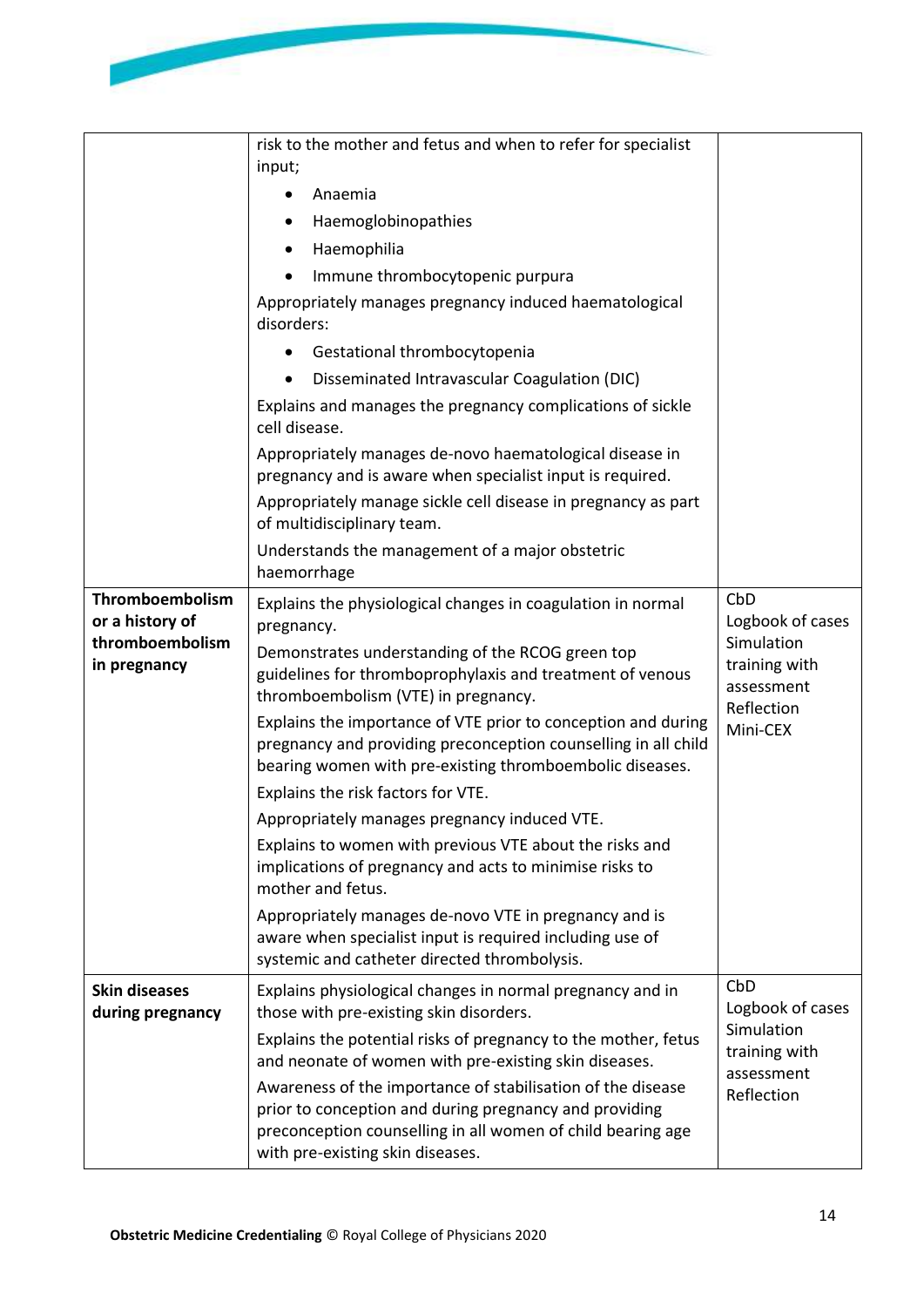

|                                         | Demonstrates how to manage skin disorders during<br>pregnancy with particular emphasis on minimisation of the<br>risk to the mother and fetus and when to refer for specialist<br>input:<br>Eczema<br>Psoriasis<br>Acne<br>Recalls how to manage pregnancy induced skin disorders:<br>Polymorphic eruption of pregnancy<br>Atopic eruption of pregnancy<br>Pemphigoid gestationis<br>Explains to women with pre-existing skin disorders about the<br>risks and implications of pregnancy and acts to minimise risks<br>to mother and fetus. |                                                                     |
|-----------------------------------------|---------------------------------------------------------------------------------------------------------------------------------------------------------------------------------------------------------------------------------------------------------------------------------------------------------------------------------------------------------------------------------------------------------------------------------------------------------------------------------------------------------------------------------------------|---------------------------------------------------------------------|
| <b>Therapeutics and</b><br>radiology in | Explains the effects of pharmacokinetic changes during                                                                                                                                                                                                                                                                                                                                                                                                                                                                                      | CbD<br>Logbook of cases                                             |
| pregnancy                               | pregnancy.<br>Appropriately manages drug therapy in pregnant women with<br>medical problems during the antenatal and postpartum and<br>manages any potential risk of these drugs to the fetus and<br>neonate.                                                                                                                                                                                                                                                                                                                               | Simulation<br>training with<br>assessment<br>Reflection<br>Mini-CEX |
|                                         | Demonstrates ability to counsel women regarding the balance<br>of risks or drug use in pregnancy for maternal and fetal<br>wellbeing.                                                                                                                                                                                                                                                                                                                                                                                                       |                                                                     |
|                                         | Demonstrates awareness of the different forms of<br>contraception and ability to advice most suitable options.                                                                                                                                                                                                                                                                                                                                                                                                                              |                                                                     |
|                                         | Explains the need for appropriate use of steroids during<br>pregnancy.                                                                                                                                                                                                                                                                                                                                                                                                                                                                      |                                                                     |
|                                         | Demonstrates an awareness of the safety of radiological<br>investigations to both pregnant women and the fetus.                                                                                                                                                                                                                                                                                                                                                                                                                             |                                                                     |
|                                         | Appropriately counsels pregnant women regarding the most<br>suitable radiological investigations during pregnancy.                                                                                                                                                                                                                                                                                                                                                                                                                          |                                                                     |
| Psychiatric                             | Describes the effect of pregnancy and postpartum on pre-                                                                                                                                                                                                                                                                                                                                                                                                                                                                                    | CbD                                                                 |
| disorders during<br>pregnancy           | existing psychiatric diseases and substance abuse.<br>Explains the potential risks of pregnancy to the mother, fetus                                                                                                                                                                                                                                                                                                                                                                                                                        | Logbook of cases<br>Simulation                                      |
|                                         | and neonate.                                                                                                                                                                                                                                                                                                                                                                                                                                                                                                                                | training with<br>assessment                                         |
|                                         | Demonstrates how to manage psychiatric disorders during<br>pregnancy with particular emphasis on minimisation of the<br>risk to the mother and fetus and when to refer for specialist<br>input:                                                                                                                                                                                                                                                                                                                                             | Reflection                                                          |
|                                         | Anxiety                                                                                                                                                                                                                                                                                                                                                                                                                                                                                                                                     |                                                                     |
|                                         | Depression                                                                                                                                                                                                                                                                                                                                                                                                                                                                                                                                  |                                                                     |
|                                         | Bipolar affective disorder                                                                                                                                                                                                                                                                                                                                                                                                                                                                                                                  |                                                                     |
|                                         | Schizophrenia                                                                                                                                                                                                                                                                                                                                                                                                                                                                                                                               |                                                                     |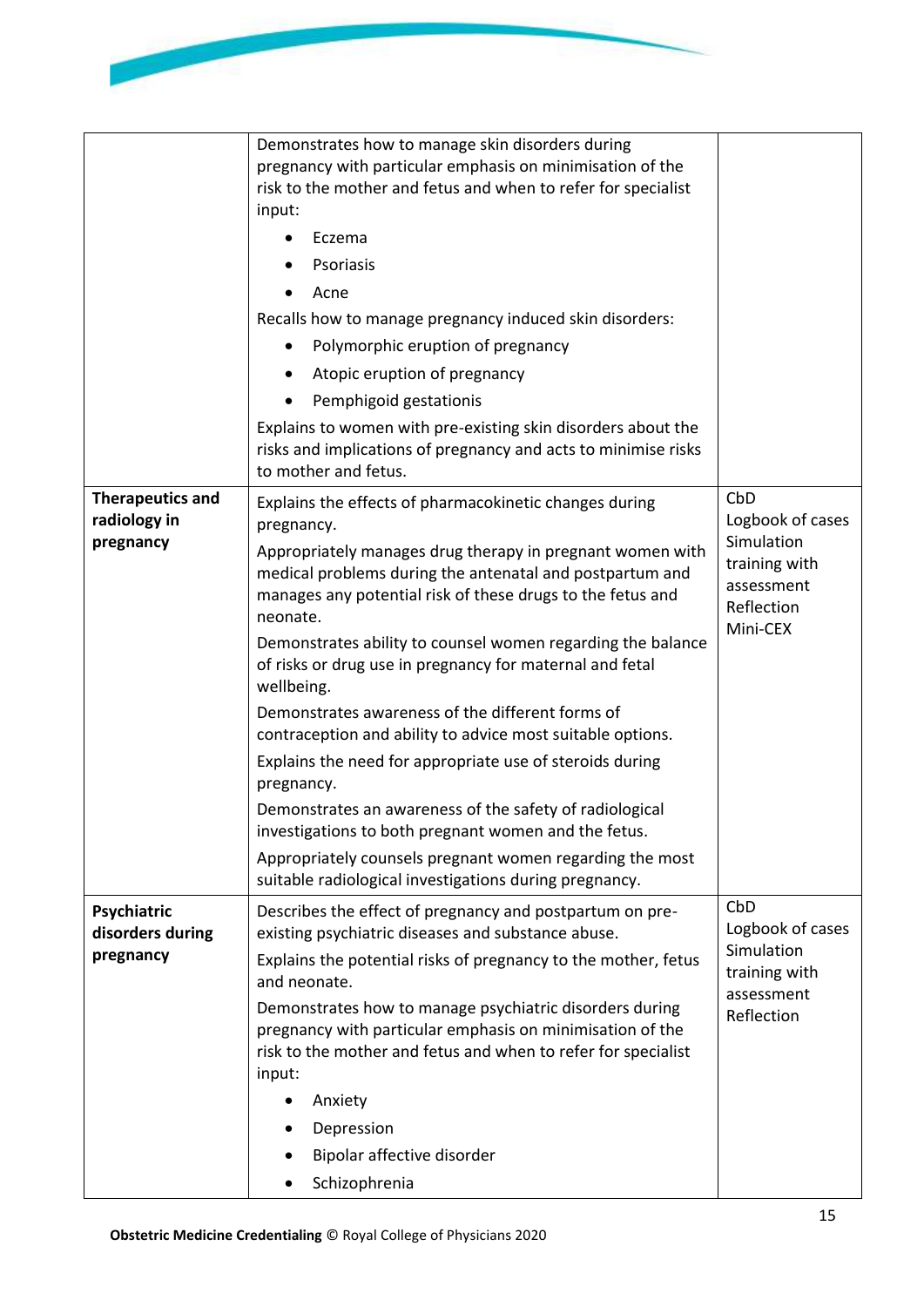

| Substance abuse<br>Appropriately manages pregnancy induced psychiatric<br>disorders:<br>Postnatal depression<br>Puerperal psychosis<br>Demonstrates how to recognize acute psychosis.<br>Demonstrates how to deliver advice on abstinence of<br>substances and alcohol.<br>CbD<br>Explains the potential risks of pregnancy to the mother, fetus<br><b>Management of</b><br>Logbook of cases<br>infectious diseases<br>and neonate in women with pre-existing infectious diseases.<br>Simulation<br>during pregnancy<br>Appropriately manage infectious disorders during pregnancy<br>training with<br>with particular emphasis on minimisation of the risk to the<br>assessment<br>mother and fetus and with specialist input;<br>Reflection<br><b>HIV</b><br><b>ACAT</b><br>Tuberculosis<br>Malaria<br>Pneumonia<br>UTI / Pyelonephritis<br>$\bullet$<br>Influenza<br>Infection related to obstetrics<br>Demonstrates knowledge regarding prevention of transfer of<br>disease to fetus and neonate.<br>CbD<br><b>Cancer during</b><br>Explains the potential risks of pregnancy to the mother, fetus<br>Logbook of cases<br>and neonate of women with pre-existing cancer.<br>pregnancy<br>Simulation<br>Demonstrates ability to engage with oncology MDM regarding<br>training with<br>timely and appropriate staging and chemotherapy in<br>assessment<br>pregnancy.<br>Reflection<br>Appropriately manages cancer during pregnancy with<br><b>MCR</b><br>particular emphasis on minimisation of the risk to the mother<br>and fetus and when to refer for specialist input;<br><b>Resuscitation of the</b><br>CbD<br>Demonstrates knowledge of how advanced life support is<br>Logbook of cases<br>pregnant woman<br>altered in a pregnant woman.<br>Simulation<br>training with<br>assessment<br>Reflection<br>ALS/mMOET<br><b>Provide Obstetric</b><br>CbD<br>Diagnose, manage, and refer to experts if required<br><b>Medicine</b><br>Mini-CEX<br>consultation to<br>Logbook of cases<br>other medical and<br>Simulation<br>non-medical<br>training | Alcohol abuse<br>$\bullet$ |  |
|--------------------------------------------------------------------------------------------------------------------------------------------------------------------------------------------------------------------------------------------------------------------------------------------------------------------------------------------------------------------------------------------------------------------------------------------------------------------------------------------------------------------------------------------------------------------------------------------------------------------------------------------------------------------------------------------------------------------------------------------------------------------------------------------------------------------------------------------------------------------------------------------------------------------------------------------------------------------------------------------------------------------------------------------------------------------------------------------------------------------------------------------------------------------------------------------------------------------------------------------------------------------------------------------------------------------------------------------------------------------------------------------------------------------------------------------------------------------------------------------------------------------------------------------------------------------------------------------------------------------------------------------------------------------------------------------------------------------------------------------------------------------------------------------------------------------------------------------------------------------------------------------------------------------------------------------------------------------------------------------------------------------------------------------------------------|----------------------------|--|
|                                                                                                                                                                                                                                                                                                                                                                                                                                                                                                                                                                                                                                                                                                                                                                                                                                                                                                                                                                                                                                                                                                                                                                                                                                                                                                                                                                                                                                                                                                                                                                                                                                                                                                                                                                                                                                                                                                                                                                                                                                                              |                            |  |
|                                                                                                                                                                                                                                                                                                                                                                                                                                                                                                                                                                                                                                                                                                                                                                                                                                                                                                                                                                                                                                                                                                                                                                                                                                                                                                                                                                                                                                                                                                                                                                                                                                                                                                                                                                                                                                                                                                                                                                                                                                                              |                            |  |
|                                                                                                                                                                                                                                                                                                                                                                                                                                                                                                                                                                                                                                                                                                                                                                                                                                                                                                                                                                                                                                                                                                                                                                                                                                                                                                                                                                                                                                                                                                                                                                                                                                                                                                                                                                                                                                                                                                                                                                                                                                                              |                            |  |
|                                                                                                                                                                                                                                                                                                                                                                                                                                                                                                                                                                                                                                                                                                                                                                                                                                                                                                                                                                                                                                                                                                                                                                                                                                                                                                                                                                                                                                                                                                                                                                                                                                                                                                                                                                                                                                                                                                                                                                                                                                                              |                            |  |
|                                                                                                                                                                                                                                                                                                                                                                                                                                                                                                                                                                                                                                                                                                                                                                                                                                                                                                                                                                                                                                                                                                                                                                                                                                                                                                                                                                                                                                                                                                                                                                                                                                                                                                                                                                                                                                                                                                                                                                                                                                                              |                            |  |
|                                                                                                                                                                                                                                                                                                                                                                                                                                                                                                                                                                                                                                                                                                                                                                                                                                                                                                                                                                                                                                                                                                                                                                                                                                                                                                                                                                                                                                                                                                                                                                                                                                                                                                                                                                                                                                                                                                                                                                                                                                                              |                            |  |
|                                                                                                                                                                                                                                                                                                                                                                                                                                                                                                                                                                                                                                                                                                                                                                                                                                                                                                                                                                                                                                                                                                                                                                                                                                                                                                                                                                                                                                                                                                                                                                                                                                                                                                                                                                                                                                                                                                                                                                                                                                                              |                            |  |
|                                                                                                                                                                                                                                                                                                                                                                                                                                                                                                                                                                                                                                                                                                                                                                                                                                                                                                                                                                                                                                                                                                                                                                                                                                                                                                                                                                                                                                                                                                                                                                                                                                                                                                                                                                                                                                                                                                                                                                                                                                                              |                            |  |
|                                                                                                                                                                                                                                                                                                                                                                                                                                                                                                                                                                                                                                                                                                                                                                                                                                                                                                                                                                                                                                                                                                                                                                                                                                                                                                                                                                                                                                                                                                                                                                                                                                                                                                                                                                                                                                                                                                                                                                                                                                                              |                            |  |
|                                                                                                                                                                                                                                                                                                                                                                                                                                                                                                                                                                                                                                                                                                                                                                                                                                                                                                                                                                                                                                                                                                                                                                                                                                                                                                                                                                                                                                                                                                                                                                                                                                                                                                                                                                                                                                                                                                                                                                                                                                                              |                            |  |
|                                                                                                                                                                                                                                                                                                                                                                                                                                                                                                                                                                                                                                                                                                                                                                                                                                                                                                                                                                                                                                                                                                                                                                                                                                                                                                                                                                                                                                                                                                                                                                                                                                                                                                                                                                                                                                                                                                                                                                                                                                                              |                            |  |
|                                                                                                                                                                                                                                                                                                                                                                                                                                                                                                                                                                                                                                                                                                                                                                                                                                                                                                                                                                                                                                                                                                                                                                                                                                                                                                                                                                                                                                                                                                                                                                                                                                                                                                                                                                                                                                                                                                                                                                                                                                                              |                            |  |
|                                                                                                                                                                                                                                                                                                                                                                                                                                                                                                                                                                                                                                                                                                                                                                                                                                                                                                                                                                                                                                                                                                                                                                                                                                                                                                                                                                                                                                                                                                                                                                                                                                                                                                                                                                                                                                                                                                                                                                                                                                                              |                            |  |
|                                                                                                                                                                                                                                                                                                                                                                                                                                                                                                                                                                                                                                                                                                                                                                                                                                                                                                                                                                                                                                                                                                                                                                                                                                                                                                                                                                                                                                                                                                                                                                                                                                                                                                                                                                                                                                                                                                                                                                                                                                                              |                            |  |
|                                                                                                                                                                                                                                                                                                                                                                                                                                                                                                                                                                                                                                                                                                                                                                                                                                                                                                                                                                                                                                                                                                                                                                                                                                                                                                                                                                                                                                                                                                                                                                                                                                                                                                                                                                                                                                                                                                                                                                                                                                                              |                            |  |
|                                                                                                                                                                                                                                                                                                                                                                                                                                                                                                                                                                                                                                                                                                                                                                                                                                                                                                                                                                                                                                                                                                                                                                                                                                                                                                                                                                                                                                                                                                                                                                                                                                                                                                                                                                                                                                                                                                                                                                                                                                                              |                            |  |
|                                                                                                                                                                                                                                                                                                                                                                                                                                                                                                                                                                                                                                                                                                                                                                                                                                                                                                                                                                                                                                                                                                                                                                                                                                                                                                                                                                                                                                                                                                                                                                                                                                                                                                                                                                                                                                                                                                                                                                                                                                                              |                            |  |
|                                                                                                                                                                                                                                                                                                                                                                                                                                                                                                                                                                                                                                                                                                                                                                                                                                                                                                                                                                                                                                                                                                                                                                                                                                                                                                                                                                                                                                                                                                                                                                                                                                                                                                                                                                                                                                                                                                                                                                                                                                                              |                            |  |
|                                                                                                                                                                                                                                                                                                                                                                                                                                                                                                                                                                                                                                                                                                                                                                                                                                                                                                                                                                                                                                                                                                                                                                                                                                                                                                                                                                                                                                                                                                                                                                                                                                                                                                                                                                                                                                                                                                                                                                                                                                                              |                            |  |
|                                                                                                                                                                                                                                                                                                                                                                                                                                                                                                                                                                                                                                                                                                                                                                                                                                                                                                                                                                                                                                                                                                                                                                                                                                                                                                                                                                                                                                                                                                                                                                                                                                                                                                                                                                                                                                                                                                                                                                                                                                                              |                            |  |
|                                                                                                                                                                                                                                                                                                                                                                                                                                                                                                                                                                                                                                                                                                                                                                                                                                                                                                                                                                                                                                                                                                                                                                                                                                                                                                                                                                                                                                                                                                                                                                                                                                                                                                                                                                                                                                                                                                                                                                                                                                                              |                            |  |
|                                                                                                                                                                                                                                                                                                                                                                                                                                                                                                                                                                                                                                                                                                                                                                                                                                                                                                                                                                                                                                                                                                                                                                                                                                                                                                                                                                                                                                                                                                                                                                                                                                                                                                                                                                                                                                                                                                                                                                                                                                                              |                            |  |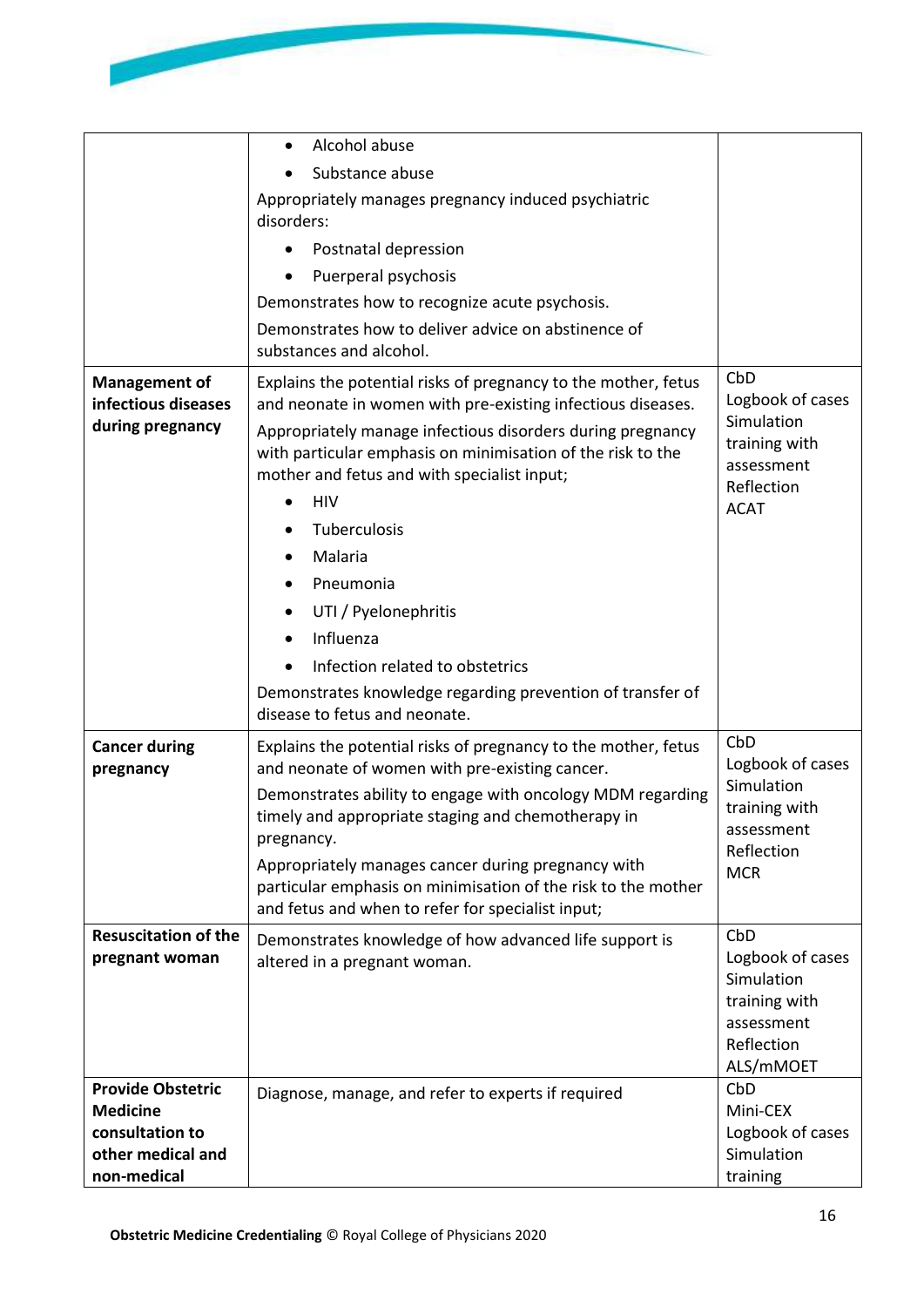

| specialties in both<br>inpatient<br>and outpatient<br>settings                         |                                                                                                                                                                                                                                                                                                                                                                                                                                  | Reflection<br>End of placement<br>report                                                                                                |
|----------------------------------------------------------------------------------------|----------------------------------------------------------------------------------------------------------------------------------------------------------------------------------------------------------------------------------------------------------------------------------------------------------------------------------------------------------------------------------------------------------------------------------|-----------------------------------------------------------------------------------------------------------------------------------------|
| Participate in a<br>multidisciplinary<br><b>Obstetric Medicine</b><br>team and network | Explains role of local maternity systems (LMS) providers of<br>maternity and medical care and tertiary centres in the<br>pathways of care for pregnant or post-partum women with<br>medical problems<br>Demonstrates ability to work with maternal medicine<br>obstetrician to assess women, plan care, and communicate to<br>all stakeholders in the referral unit<br>Recognise the importance of audit and quality improvement | Reflection on<br>letters following<br>consultation in<br>tertiary centre<br>Attendance at<br>Local Maternity<br>Service meetings        |
|                                                                                        | Undertake a quality improvement project and contribute to<br>these processes to ensure continued service improvement                                                                                                                                                                                                                                                                                                             | QIP report/QIPAT                                                                                                                        |
| Participate in an<br>inter-professional<br>health care team                            | Participate in managing transitions of care across multiple<br>health care settings                                                                                                                                                                                                                                                                                                                                              | <b>RCA</b><br>CbD<br>Mini-CEX<br>Logbook of cases<br>Simulation<br>training<br>Reflection<br>End of placement<br>report                 |
| <b>Teaching and</b><br>learning                                                        | Facilitate the learning of women, families and members of the<br>interdisciplinary team<br>Demonstrate attendance at suitable obstetric medicine CPD<br>and other learning activities                                                                                                                                                                                                                                            | CbD<br>Mini-CEX<br>Logbook of cases<br>Simulation<br>training<br>Attendance<br>certificates<br>Reflection<br>End of placement<br>report |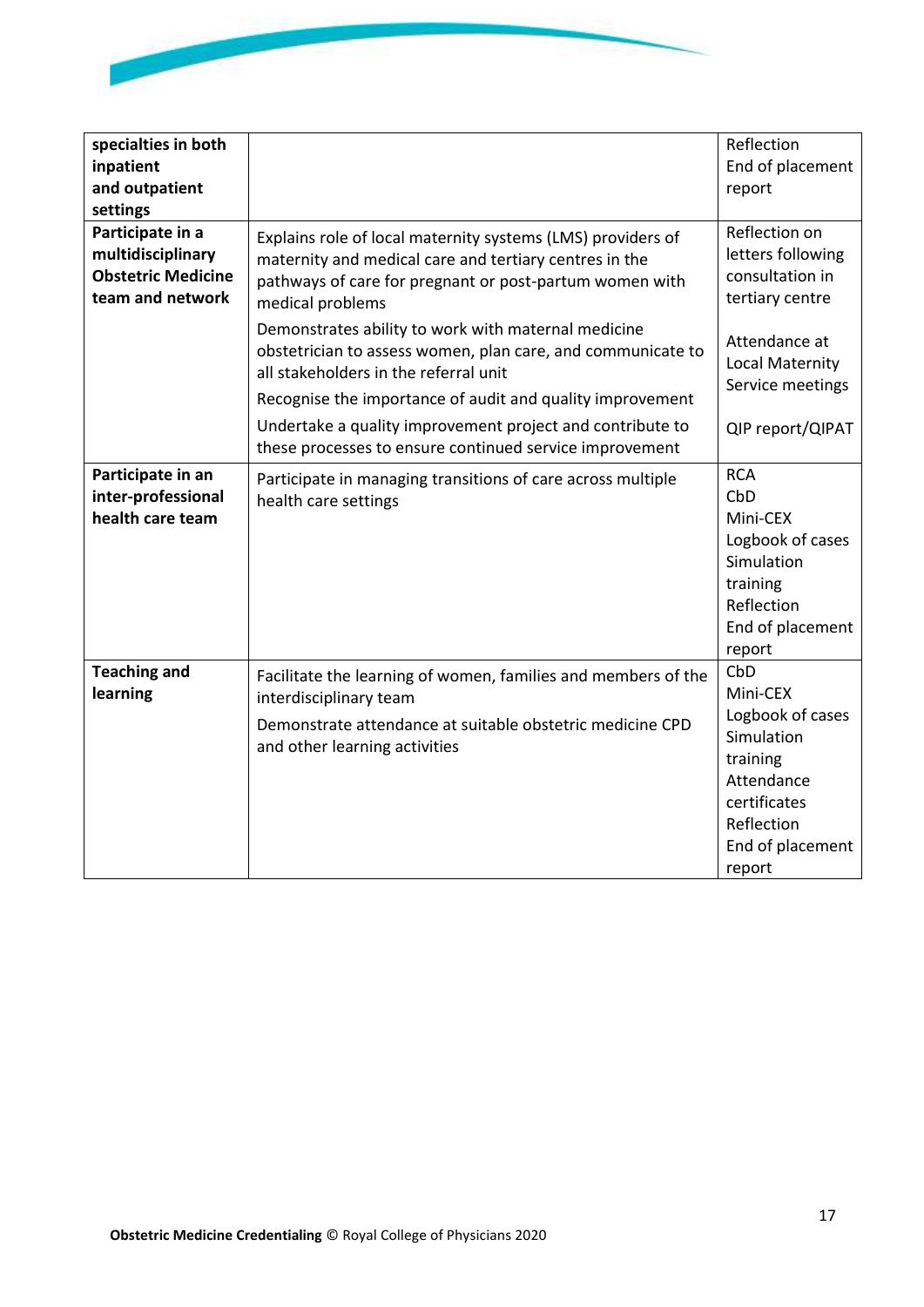

## **Table 3 Outcome Decision Aid**

The decision aid documents the targets to be achieved by the end of the credential for satisfactory completion. Details and guidance for all workplacebased assessment forms listed in the Outcome Decision Aid are available from the JRCPTB website at [https://www.jrcptb.org.uk/assessment/workplace](https://www.jrcptb.org.uk/assessment/workplace-based-assessment)[based-assessment.](https://www.jrcptb.org.uk/assessment/workplace-based-assessment) If use of the ePortfolio is not feasible, paper copies can be printed from the website's document library by using the search function.

<span id="page-17-0"></span>

| Requirement                                                  | <b>Notes</b>                                                                                                                                                                                                                                                                                                                                |                                                                                                                                                                                  |
|--------------------------------------------------------------|---------------------------------------------------------------------------------------------------------------------------------------------------------------------------------------------------------------------------------------------------------------------------------------------------------------------------------------------|----------------------------------------------------------------------------------------------------------------------------------------------------------------------------------|
| <b>Educational Supervisor</b><br>(ES) report                 | PDP and (minimum of) initial meeting and one interim review meetings, plus<br>end of placement review. The final educational meeting should review<br>achievements and outcomes for the whole duration of the credential. In<br>addition, there should be an ES meeting once a month to discuss progress.                                   | ES confirms meeting or exceeding expectations<br>and no concerns                                                                                                                 |
| <b>Clinical Supervisor</b>                                   | Induction meeting/interim meeting/end of clinical supervision meeting                                                                                                                                                                                                                                                                       | Clinical supervisors will have expertise within the<br>field of Obstetric Medicine and may include<br>physicians, maternal medicine obstetricians,<br>midwives and anaesthetists |
| Capabilities in Practice<br>(CiPs) for Obstetric<br>Medicine | See Table 1 for level descriptors. Trainees should complete self-rating to<br>facilitate discussion with ES. ES report will confirm entrustment level for each<br>individual CiP                                                                                                                                                            | ES to confirm trainee is performing at or above<br>the level expected for all CiPs                                                                                               |
| Multiple Consultant<br>Report (MCR)                          | Each MCR is completed by a consultant who has supervised the credential<br>trainee's clinical work.                                                                                                                                                                                                                                         | Minimum of 4 MCRs, written by consultants who<br>have personally supervised the trainee                                                                                          |
| Multi-source feedback<br>(MSF)                               | Minimum of 12 raters including 3 consultants and a mixture of other staff<br>(medical and non-medical). Replies should be received within 3 months. MSF<br>report must be released by the ES and feedback discussed before the end of<br>placement. If significant concerns are raised then arrangements should be<br>made for a repeat MSF | Evidence of satisfactory MSF completed during<br>the course of the credential                                                                                                    |
| <b>Supervised Learning</b><br>Events (SLEs): ACAT            | Minimum number to be carried out by consultants. Encouraged to undertake<br>more and supervisors may require additional SLEs if concerns are identified.<br>ACATs should be used to demonstrate global assessment of trainee's                                                                                                              | Minimum 6 required                                                                                                                                                               |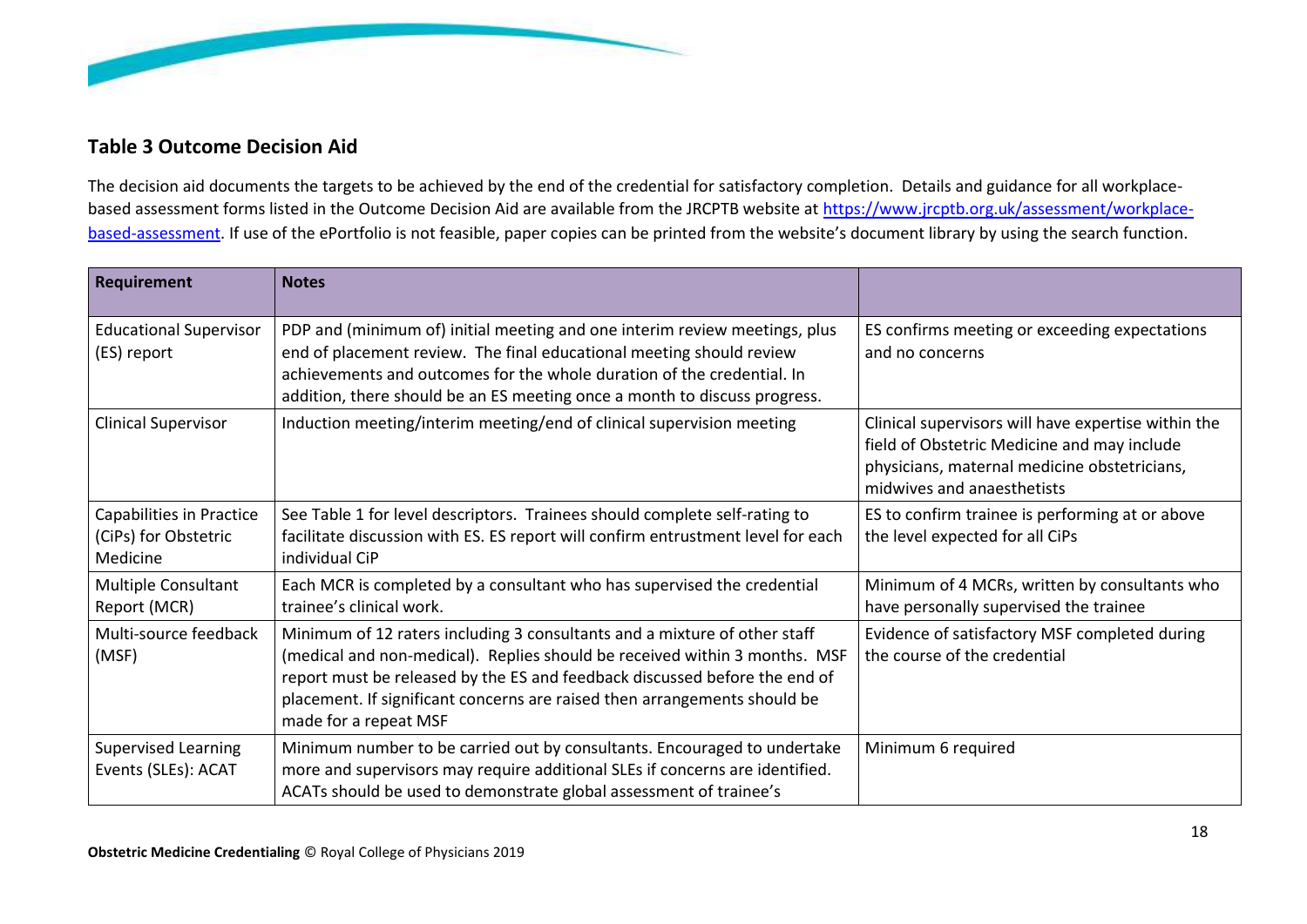

| <b>Requirement</b>                                                               | <b>Notes</b>                                                                                                                                                                                                                                                                                                                                                                                       |                                                                                                                                               |
|----------------------------------------------------------------------------------|----------------------------------------------------------------------------------------------------------------------------------------------------------------------------------------------------------------------------------------------------------------------------------------------------------------------------------------------------------------------------------------------------|-----------------------------------------------------------------------------------------------------------------------------------------------|
|                                                                                  | performance on take or presenting new patients on ward rounds,<br>encompassing both individual cases and overall performance (e.g.<br>prioritisation, working with the team). Each ACAT must include a minimum of<br>5 cases. It is not for comment on the management of individual cases                                                                                                          |                                                                                                                                               |
| <b>Supervised Learning</b><br>Events (SLEs):<br>CbD and/or mini-CEX              | Minimum number to be carried out by consultants. Encouraged to undertake<br>more and supervisors may require additional SLEs if concerns are identified.<br>SLEs should be undertaken throughout the credential, and completed by a<br>range of assessors. Structured feedback should be given to aid the trainee's<br>personal development, and the trainee should reflect on the learning event. | Minimum 20 required (minimum of 6 ACAT, 4 CbD<br>and 4 mini-CEX. The remaining 6 can be either)                                               |
| <b>Quality improvement</b><br>project                                            | Quality improvement project plan and report to be completed. Project to be<br>assessed by ES using quality improvement project tool (QIPAT)                                                                                                                                                                                                                                                        | Undertake a QIP                                                                                                                               |
| Clinical activity:<br>Outpatients                                                | Mini-CEX / CbD to be used to give structured feedback. Reflective practice<br>recommended. Summary of clinical activity recorded                                                                                                                                                                                                                                                                   | Minimum 80 outpatient clinics by end of 12<br>months (or adjusted period of time, as<br>appropriate)                                          |
| Clinical activity: acute<br>referrals and<br>continuing ward care<br>of patients | Active involvement in the care of patients presenting with acute medical<br>problems is defined as having sufficient input for involvement to be recorded<br>in the patient's clinical notes. Also to be involved in the day-to-day<br>management of acute or acute on chronic medical problems in pregnancy                                                                                       | Evidence of active involvement in the care of at<br>least 100 women presenting with an acute/acute<br>on chronic medical problem in pregnancy |
| <b>Delivering Teaching</b>                                                       | Satisfactory record of 12 hours of delivering teaching                                                                                                                                                                                                                                                                                                                                             | 2 teaching observation forms involving<br>multidisciplinary team                                                                              |
| <b>Teaching Attendance</b>                                                       | Evidence of simulation training: skills and drills including human factors and<br>scenario training<br>Demonstrate attendance at relevant Obstetric Medicine CPD/learning<br>activities                                                                                                                                                                                                            | At least 15 hours relevant Obstetric Medicine<br>CPD/learning activities. Attendance on courses<br>such as mMOET, MEmO                        |
| Log Book                                                                         | Log book of anonymised cases and reflection in accordance with GMP                                                                                                                                                                                                                                                                                                                                 |                                                                                                                                               |
| <b>Reflective Practice</b>                                                       | Evidence of engagement with reflective practice                                                                                                                                                                                                                                                                                                                                                    | Satisfactory completion of at least 2 reflective logs                                                                                         |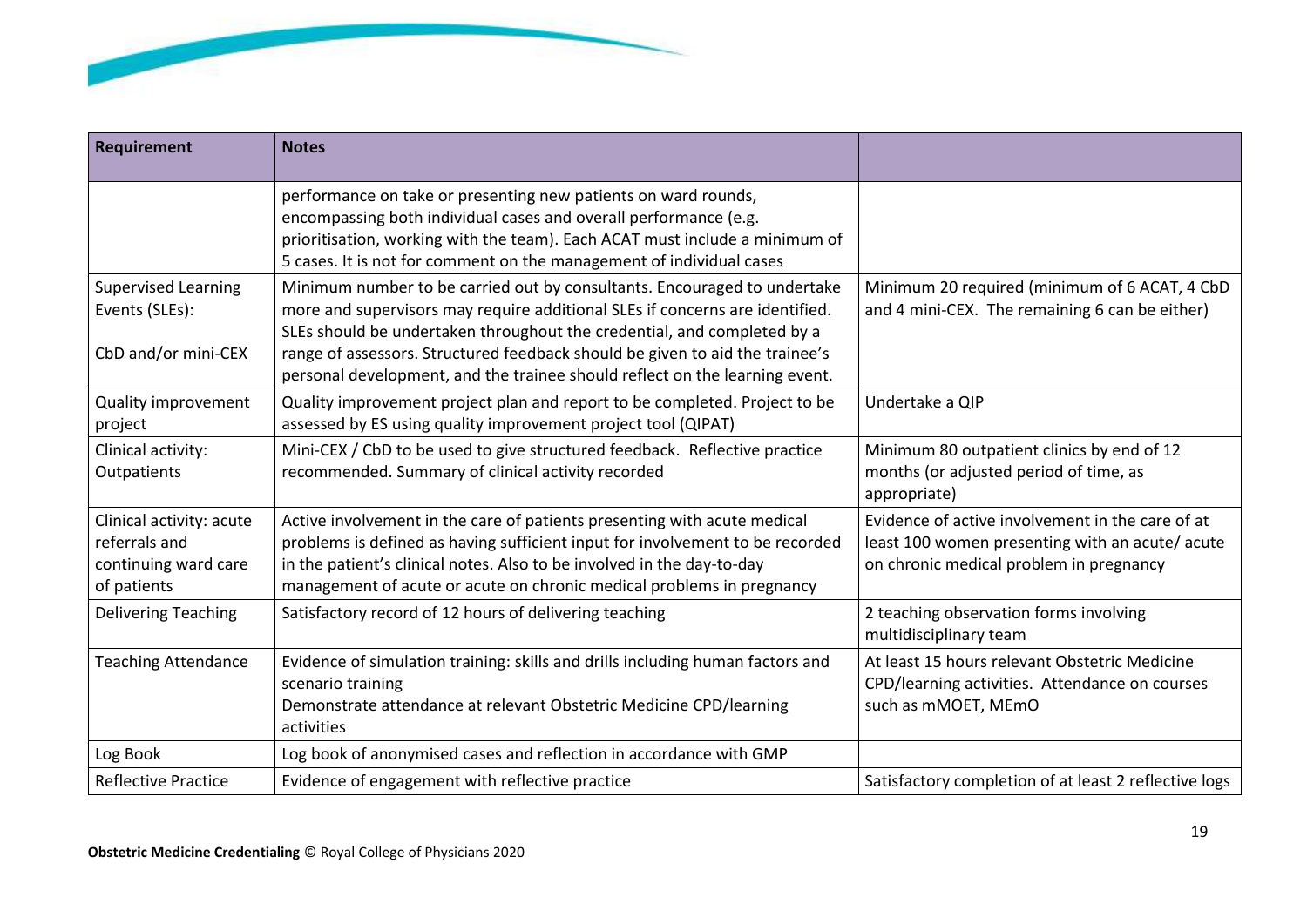

## <span id="page-19-0"></span>**Table 4 Milestones for Completion of Training Requirements for Obstetric Medicine Credential (Higher Specialty Trainee)**

This is a guide only. Expectations and requirements should be regularly discussed and reviewed with the trainee's Educational Supervisor

| Milestones in 52 weeks $3$<br>In conjunction with local and<br>training site                       | 12/52 weeks           | 24-36/52<br>weeks          | By end of<br>placement         |
|----------------------------------------------------------------------------------------------------|-----------------------|----------------------------|--------------------------------|
| <b>Educational Supervisor</b><br>meeting                                                           | In the first<br>month | Two interim<br>review      | End of<br>placement            |
|                                                                                                    |                       | meetings                   | meeting                        |
| <b>WPBA including ACATs</b>                                                                        | 3/16                  | $8-12/16$                  | 16/16                          |
| <b>Clinical Supervisor meeting</b>                                                                 | In the first<br>month |                            | End of<br>placement<br>meeting |
| <b>Number of outpatient clinics</b>                                                                | 20/80                 | 40-60/80                   | 80/80                          |
| Acute referral cases and in-<br>patient cases settings including<br>virtual/telephone/face-to-face | Minimum 20            | Minimum 40<br>(cumulative) | 80-100 for<br>completion       |
| <b>Delivering Teaching</b>                                                                         |                       | 4-8/12 hours               | $12/12$ hours                  |
| <b>MCR</b>                                                                                         |                       | $1 - 3/4$                  | 4/4                            |

<sup>&</sup>lt;sup>3</sup> The total number of weeks and timing of interim reviews can be adjusted *pro rata* for trainees working less than full time.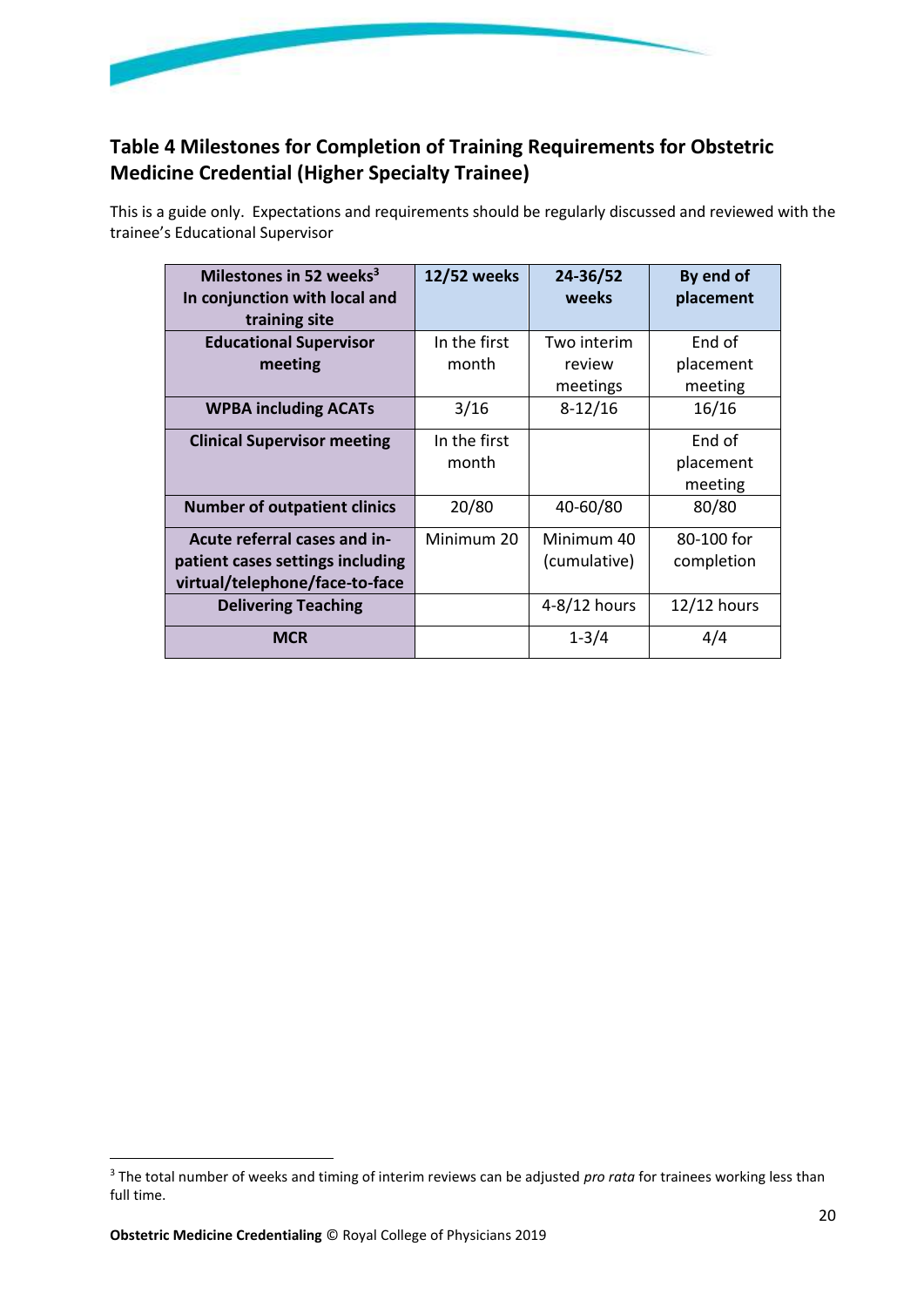

### <span id="page-20-0"></span>**Exceptional Circumstances: Interruptions and Extensions**

In the event that a trainee in the Obstetric Medicine credential needs to interrupt training or requires an extension, they should let their Educational Supervisor know immediately. The trainee should also contact the Assessment Unit at the RCP with a comprehensive description of the circumstances, using the following email address: [obstetricmedicine@rcplondon.ac.uk](mailto:obstetricmedicine@rcplondon.ac.uk). The Assessment Unit will then give advice on how to proceed, and recommend adjustments (interruption or extension) as appropriate.

It is the trainee's responsibility to request an extension or interruption and provide sufficient documentary evidence to support their case. Requests for extension or interruption should be submitted as early as possible to allow time to review the evidence and confirm the decision. Interruptions and extensions cannot normally be considered later than four weeks before the credential training period is due to end.

#### <span id="page-20-1"></span>*Reasonable adjustments and mitigating circumstances*

If an interruption or extension is granted as a reasonable adjustment under the terms of the Equality Act, or as mitigation for absence due to significant and certified illness or other serious circumstances, that interruption or extension should be as long as appropriate to adjust for the impact of the protected characteristic or serious circumstances. The interruption or extension should not be longer than necessary, since this would unfairly advantage the trainee. Extensions of this type do *not* affect the trainee's access to a separate extension to remedy gaps or weaknesses in performance.

#### <span id="page-20-2"></span>*Extension to remedy gaps or weaknesses in performance*

The Educational Supervisor may advise that a trainee who cannot achieve the credential criteria within the allocated time be granted **one** three-month extension<sup>4</sup> to remedy gaps or weaknesses in performance. This recommendation should be passed on to, and agreed by, the External Reviewer, to ensure that they are aware such an extension has been granted.

An extension to remedy gaps or weaknesses may occur during the credential training period as part of an improvement action plan<sup>5</sup> **OR** after the portfolio of evidence has been assessed. It is not permitted for trainees to have more than one such extension.

Details of confirmed extensions to remedy gaps and weaknesses in performance should be communicated to the RCP ([obstetricmedicine@rcplondon.ac.uk](mailto:obstetricmedicine@rcplondon.ac.uk)) by the Educational Supervisor. The RCP will maintain a record to ensure that regulations are followed e.g. that an extension to remedy gaps and weaknesses is not inappropriately granted following portfolio submission, if this had already been used during the credential training period.

<sup>4</sup> Or period adjusted *pro-rata* for those working less than full time.

<sup>&</sup>lt;sup>5</sup> See **The Credential Process** section above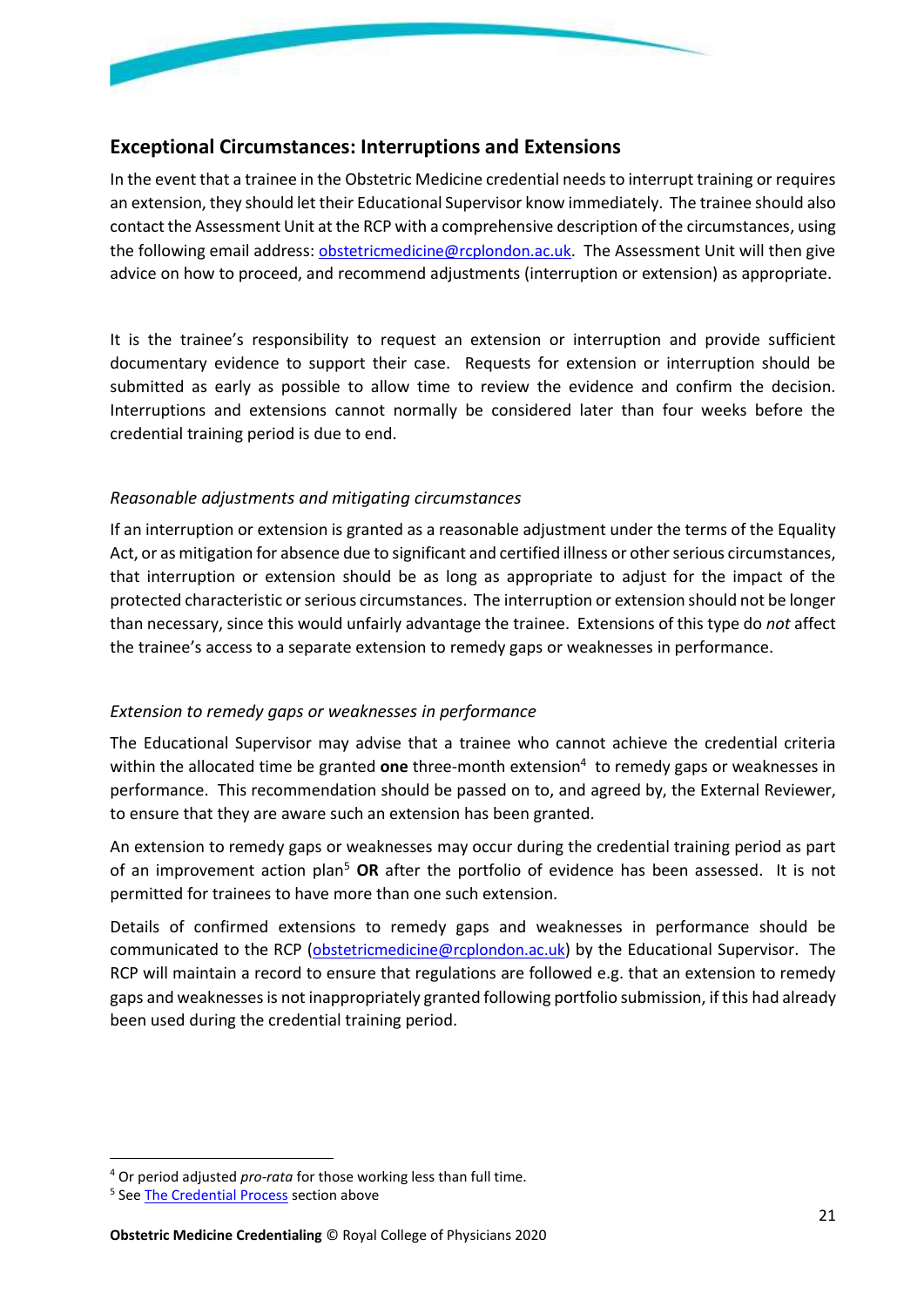

## <span id="page-21-0"></span>**Assessment of completion of the Higher Specialty Trainee Credential in Obstetric Medicine**

The assessment process is summarised in [Figure 1](#page-22-0).

First, the trainee's portfolio of evidence (ePortfolio or paper portfolio) is assessed by their Educational Supervisor to discern whether the criteria of the Obstetric Medicine credential have been met. The Educational Supervisor makes a recommendation (pass, 3-month extension to remedy gaps and weaknesses in performance<sup>6</sup>, or fail) and passes this recommendation to the External Reviewer.

The External Reviewer will review the portfolio of evidence, and if there is concordance between the assessments of the Educational Supervisor and the External Reviewer the RCP will issue an outcome letter in line with their recommendations. If the outcome is a pass, then the credential is awarded and the RCP will issue a Certificate of Completion for the Credential in Obstetric Medicine.

Should there be disagreement between the Educational Supervisor and the External Reviewer, a second External Reviewer will be invited to review the portfolio of evidence and provide the assessment decision (pass, fail, or extension<sup>7</sup>). The second External Reviewer will be appointed by the RCP, drawing upon advice from senior members of the Obstetric Medicine community in the UK. The second External Reviewer will be from a different training centre to both the trainee and the first External Reviewer. If there is no suitable second External Reviewer available within the UK Obstetric Medicine community, an international appointment may be made.

If an extension is awarded at any stage in the assessment process, following the extension the assessment process starts anew with the Educational Supervisor's assessment. This is followed by one or two External Reviewer assessments as described above and in [Figure 1](#page-22-0), **except** that within this second assessment cycle the possible outcomes at each stage are limited to pass or fail.

Under certain circumstances it may be possible for a trainee to appeal (see next section).

<sup>&</sup>lt;sup>6</sup> Three-month extension to remedy gaps and weaknesses in performance is only available if not already awarded and used prior to final portfolio submission for assessment.

<sup>&</sup>lt;sup>7</sup> Second External Reviewer can only recommend three-month extension to remedy gaps or weaknesses in performance if not previously awarded and used by the trainee at another time during the credential.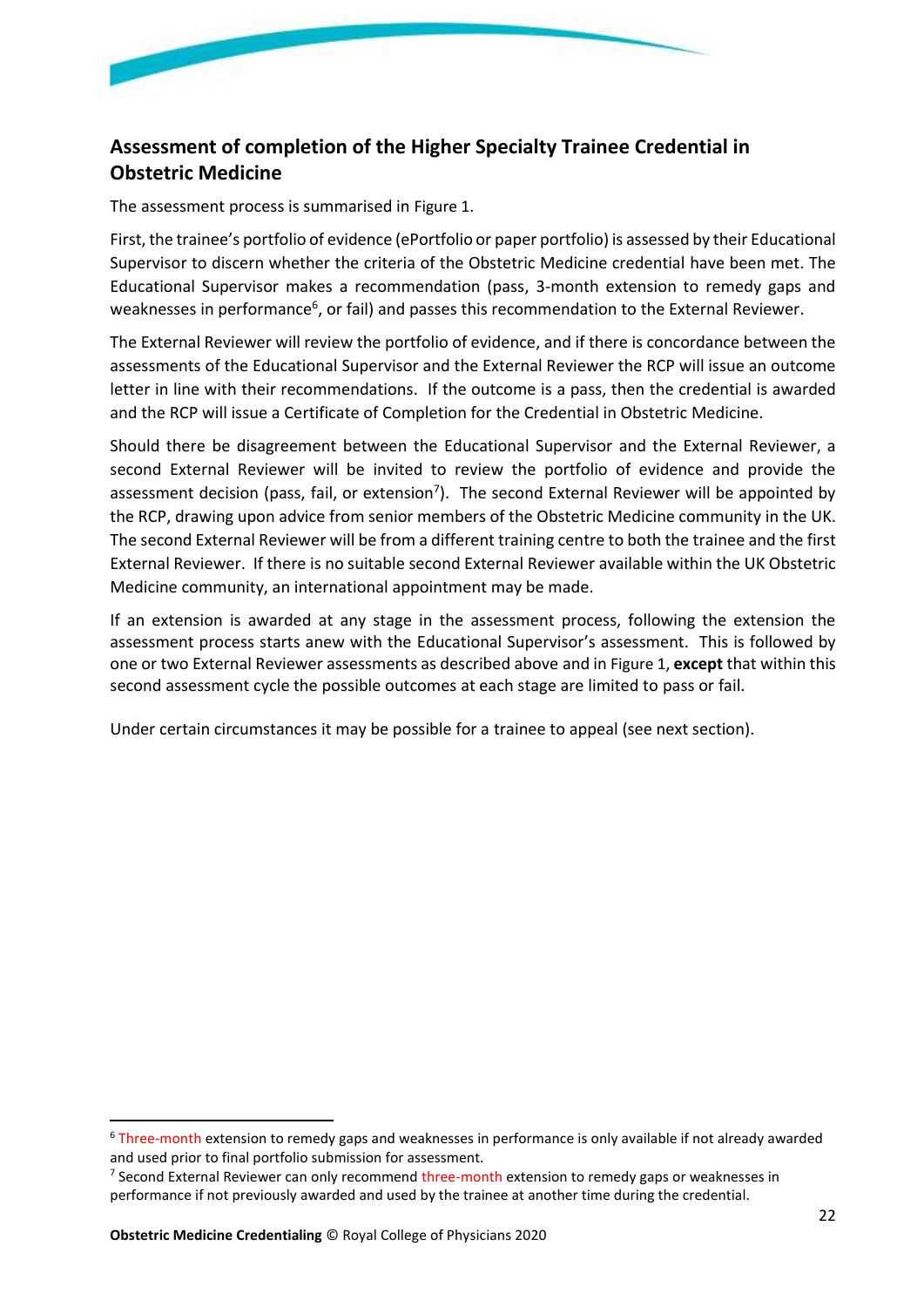

**Figure 1 Obstetric Medicine Credential Certification Process** 

<span id="page-22-0"></span>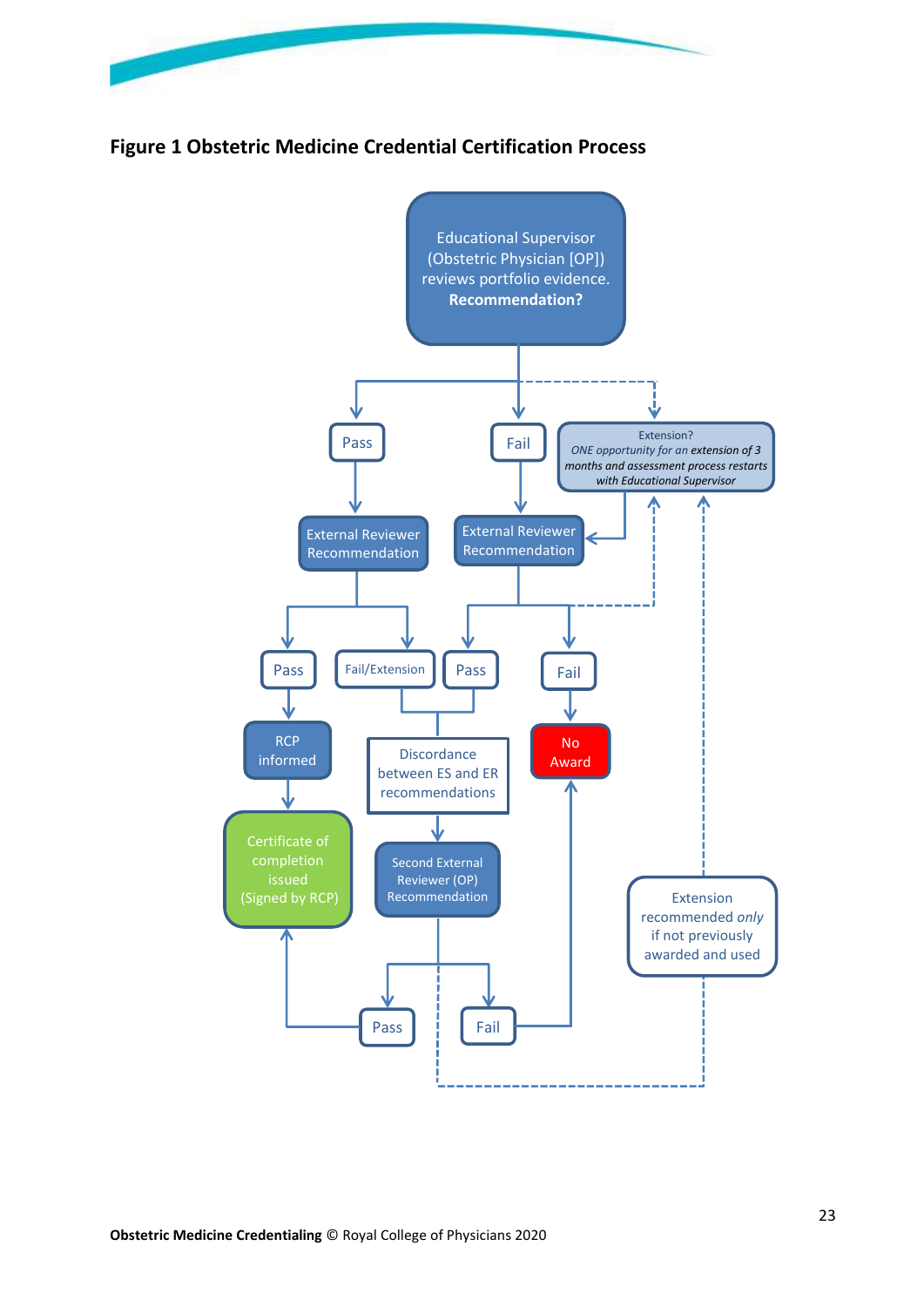

## <span id="page-23-0"></span>**Appeals Process**

The appeals process is summarised in [Figure 2](#page-24-0).

The permitted grounds for appeal are:

- Assessment processes not followed correctly
- Mitigating circumstances warranting an extension which the trainee was unable, through no fault of their own, to submit in time for the extension request to be reviewed and decided before the final portfolio submission date.

In the event that the trainee is dissatisfied with the decisions of the Educational Supervisor and External Reviewer(s) an appeal may be lodged by emailing both the Educational Supervisor and the Assessment Unit of the RCP London ([obstetricmedicine@rcplondon.ac.uk](mailto:obstetricmedicine@rcplondon.ac.uk)). This should be done within 10 working days of the outcome being communicated to the trainee. The trainee should outline in their email the reasons for their appeal, including documentary evidence to support their appeal where appropriate (for example a medical note or death certificate). An additional External Reviewer will then be appointed by the RCP to examine the grounds for appeal and review the trainee's portfolio of evidence, and decide whether the appealed outcome should be upheld.

If the appeal is successful due to mitigating circumstances  $(2^{nd}$  bullet point above), the trainee may be granted an opportunity for extension of the credential training period, as described in the 'reasonable adjustments and mitigating circumstances' [section above.](#page-20-1) The portfolio would then be reassessed by the Educational Supervisor at the end of the agreed extension period.

If the trainee believes that the first appeal process was not conducted correctly, a second and final appeal can be made to the RCP, which must include reasoning as to why the trainee believes the original appeal process was not followed correctly. The decision of the RCP Head of Assessment Unit<sup>8</sup> is final.

<sup>8</sup> Or their nominated representative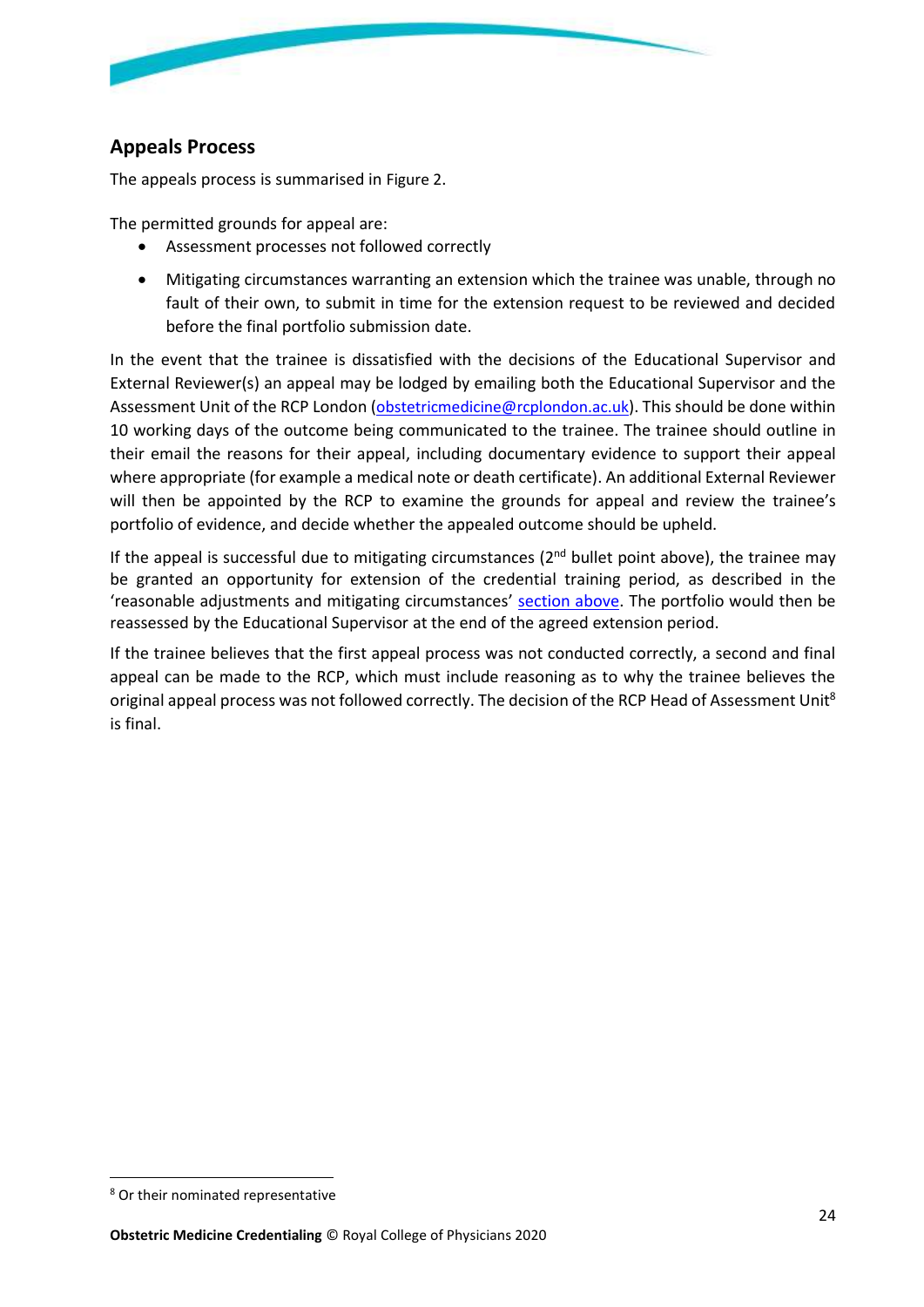

## <span id="page-24-0"></span>**Figure 2 Obstetric Medicine Appeals Process**

*The permitted grounds for appeal are:*

- *Assessment processes not followed correctly*
- *Mitigating circumstances warranting an extension which the trainee was unable, through no fault of their own, to submit in time for the extension request to be reviewed and decided before the final portfolio submission date.*

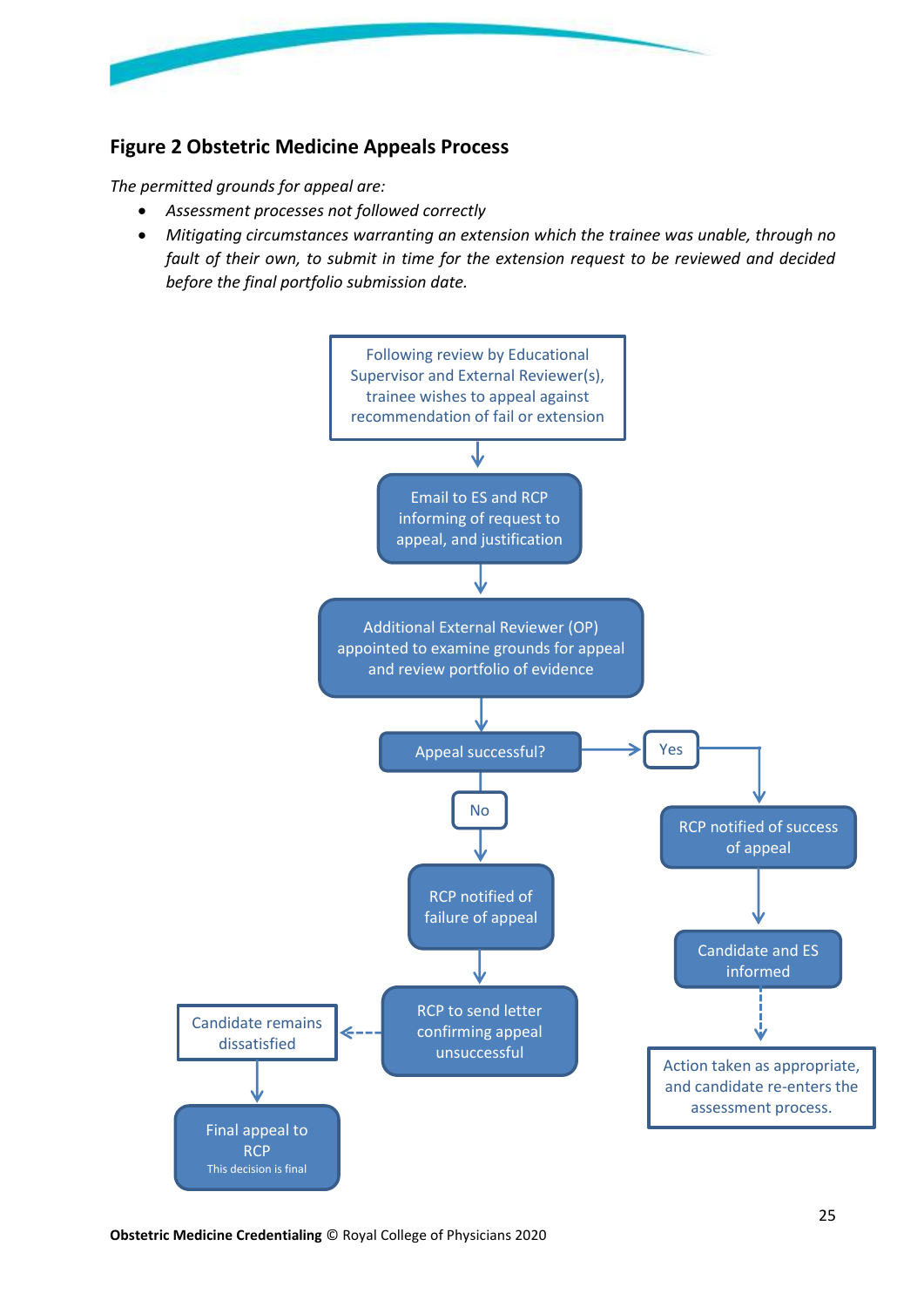

### <span id="page-25-0"></span>**Appendix I: Obstetric Medicine Approved Training Centres**

#### *Guy's & St Thomas' NHS Foundation Trust (GSTT)*

St Thomas's Hospital has a busy maternity unit delivering approximately 6500 babies per year. The Obstetric Medicine team sees approximately 12% of these women antenatally in outpatients, and a considerable number of patients are seen while admitted. The service here includes weekly joint Obstetric Medicine/cardiology clinics and monthly epilepsy/obstetric clinics and MDT. There is an Obstetric High Dependency Unit (HDU) with three beds in the Hospital Birth Centre (HBC) for particularly sick or complex high risk women.

#### *University College London Hospitals NHS Foundation Trust (UCLH)*

The Elizabeth Garrett Anderson (EGA) maternity unit at UCLH delivers around 6000 babies each year. The Obstetric Medicine team here run specialist clinics for pregnant women, and women planning pregnancy, with a wide range of acute and chronic medical disorders. The obstetric physician has a particular interest in the management of gestational syndromes, especially pre-eclampsia. Clinics are also held at other maternity units within the North Central London Maternity Network – The Whittington Hospital, The Royal Free Hospital, and a virtual clinic to support Barnet and North Middlesex hospitals.

#### *Oxford University Hospitals NHS Foundation Trust (OUH)*

More than 7000 babies are born in the John Radcliffe Hospital Women's Centre every year. The Silver Star Service is a multidisciplinary team including obstetrician physicians, maternal fetal medicine subspecialty obstetricians, specialty physicians, psychological medicine, high risk midwifery and obstetric anaesthetics. We care for women in pregnancy with pre-existing medical conditions as well as conditions which arise during pregnancy. The service includes weekly joint obstetric medicine/cardiology MDT and clinic, weekly MDTs of all high risk patients, perinatal medical health clinic, general obstetric medicine clinics as well as a rapid access obstetric medicine clinic for urgent review of women with new or worsening medical symptoms and a preconception counselling service.

#### *Queen Charlotte's & Chelsea Hospital*

As part of Imperial College Healthcare Trust, the maternity unit at Queen Charlotte's & Chelsea Hospital delivers over 6000 babies per year. The de Swiet Obstetric Medicine Centre provides a multidisciplinary team approach for the management of pregnant women with any pre-existing medical disorder, in addition to pregnancy-specific medical disorders. This includes neurological, heart, endocrine/glandular, joint and connective tissue, bowel, kidney/renal, lung/respiratory, liver and metabolic disorders, haematological/blood disorders including sickle cell disease, thrombosis and coagulation problems, high blood pressure, diabetes and cancer.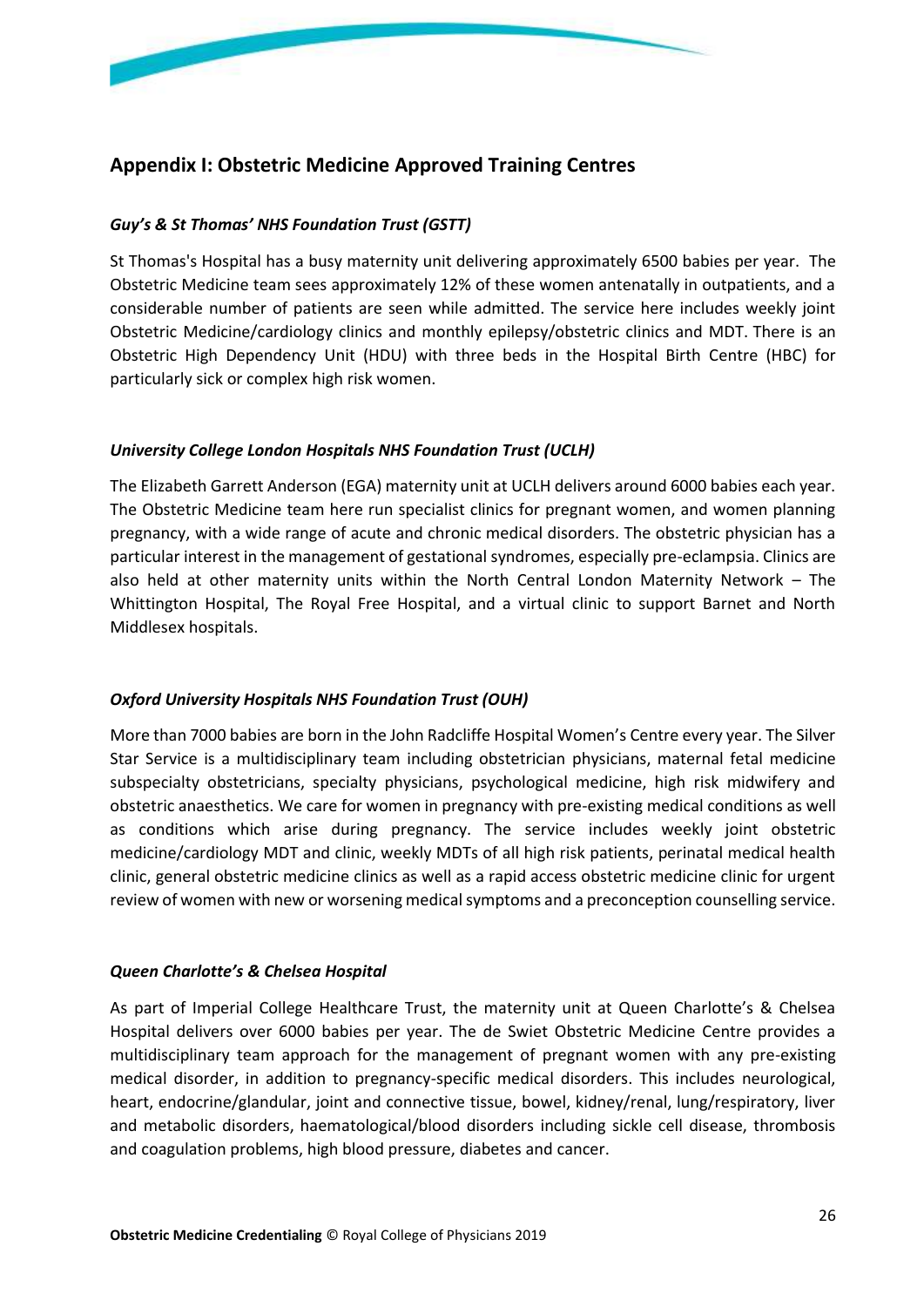

## <span id="page-26-0"></span>**Appendix II: Obstetric Medicine Credential- Educational Supervisor**

#### **1. Appointment of an Educational Supervisor**

As a component of the Obstetric Medicine Credential for Higher Specialty Trainees, each clinical service provider offering the credential is required to allocate and confirm the role of a suitable consultant to act as a named Educational Supervisor for trainees undertaking the credential at that site. The Educational Supervisor should have completed training in line with the General Medical Council's *Recognition and Approval of Trainers* [\(http://www.gmc-uk.org/education/10264.asp\)](http://www.gmc-uk.org/education/10264.asp), and must be on the GMC list of approved postgraduate trainers.

An Educational Supervisor is a nominated consultant (or equivalent) who has accepted the role as the individual responsible for supporting, guiding and monitoring the progress of a named trainee in the credential for a specified period of time. Every trainee should have a named Educational Supervisor and should be informed of the name of their Educational Supervisor in writing.

In advance of the credential trainee taking up their post, the Educational Supervisor should ensure that they are adequately prepared for the role to:

- Ensure safe and effective patient care throughout the credential process
- Establish and maintain an environment for learning
- Teach and facilitate learning
- Enhance learning through assessment
- Support and monitor educational progress
- Guide personal and professional development
- Continue their own professional development as an educator.

In addition, the Educational Supervisor should be familiar with the Obstetric Medicine Credential Competencies in Practice (CiPs- [Table 1\)](#page-6-0), areas of expertise [\(Table 2\)](#page-7-0) and Outcome Decision Aid [\(Table](#page-17-0)  [3\)](#page-17-0). The Educational Supervisor must ensure that they have sufficient identified time agreed within their job plan to carry out the role effectively.

In some cases, a credential post may cross more than one department. The clinical service provider should ensure that the Educational Supervisor who is appointed has responsibility for liaising with the trainee's key clinical supervisors in these departments and for coordinating the feedback, support and guidance.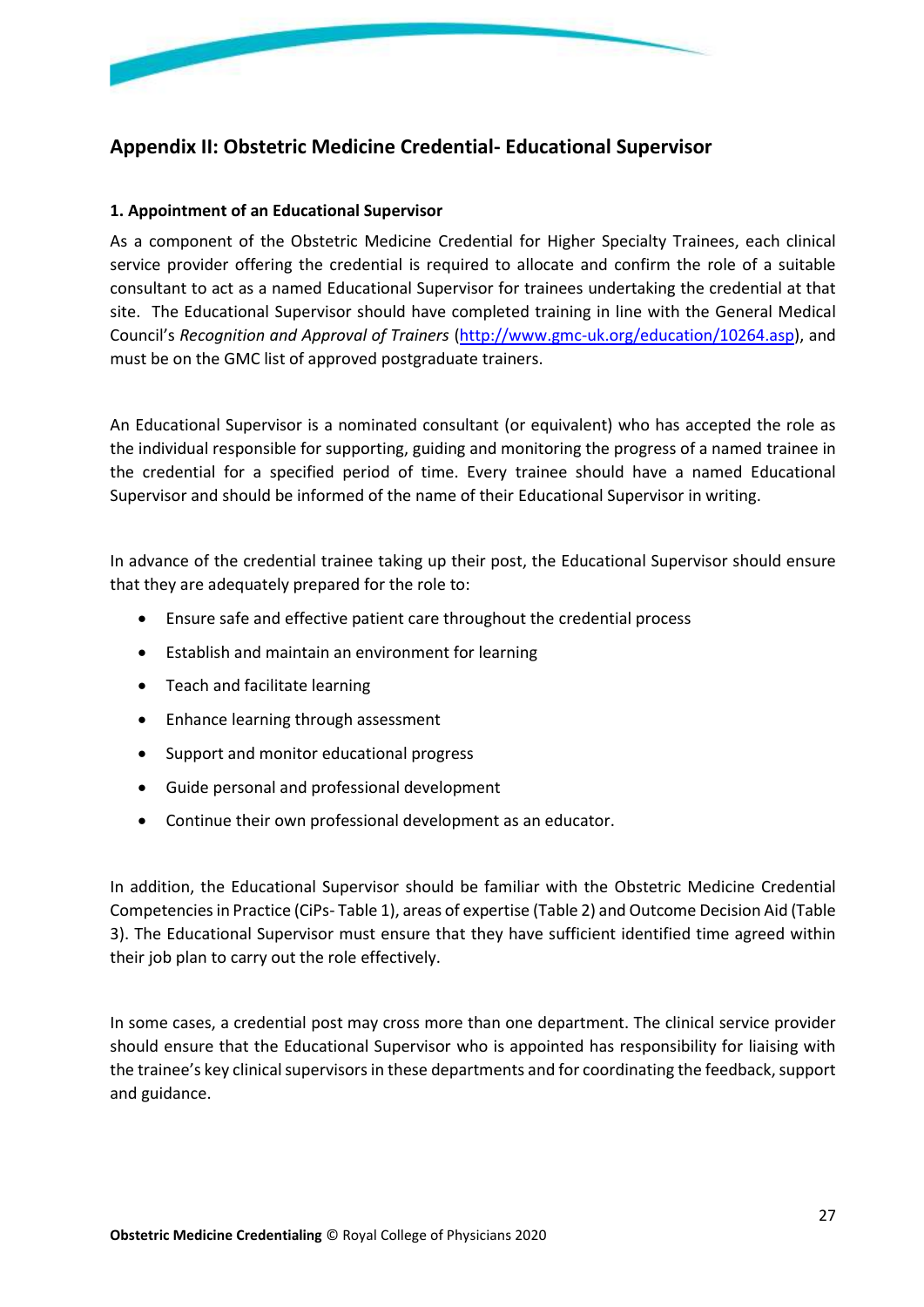

#### **2. Role and responsibilities of the Educational Supervisor for Obstetric Medicine<sup>9</sup>**

The Educational Supervisor is required to oversee the learning experience, performance and progress of the trainee and provide guidance to enable them to gain and/or enhance their skills, knowledge and attitudes to fulfil the objectives of the credential and meet the clinical service need.

#### **Main duties and responsibilities**

The Educational Supervisor should:

- ensure that the trainee gains appropriate clinical experience commensurate with the objectives of the credential;
- provide clinical guidance (supervision) as appropriate to the level and experience of the credential trainee;
- set aside protected time (normally 1 hour per week) to enable the trainee and the named Educational Supervisor to review cases, discuss progress and issues;
- provide assessment of the trainee and their progress on the credential and hold review meetings at least monthly in line with the milestones in [Table 4](#page-19-0)
- ensure that they maintain an appropriate written record to enable continuity of guidance and feedback to the trainee as appropriate;
- ensure that the credential trainee provides them with a copy of all assessments they have undertaken during the programme (if paper forms are used), or that they have appropriate access to the trainee's ePortfolio

#### **3. Supporting and guiding the Obstetric Medicine Credential Trainee**

The responsibility of the credential trainee is:

- To work with the Educational Supervisor to develop and demonstrate attainment of the appropriate skills/knowledge/attitudes sought from the credential and in line with the GMC's *Good Medical Practice* within the agreed timeframe
- To provide satisfactory evidence of their progress for review by the Educational Supervisor and External Reviewer

It is suggested that the Educational Supervisor adopts the following practices to facilitate achievement of the objectives for the credential in Obstetric Medicine:

<sup>9</sup> Based on the original documentation *'Post-CCT Fellowships Guidelines- Educational Guide'* created by the JRCPTB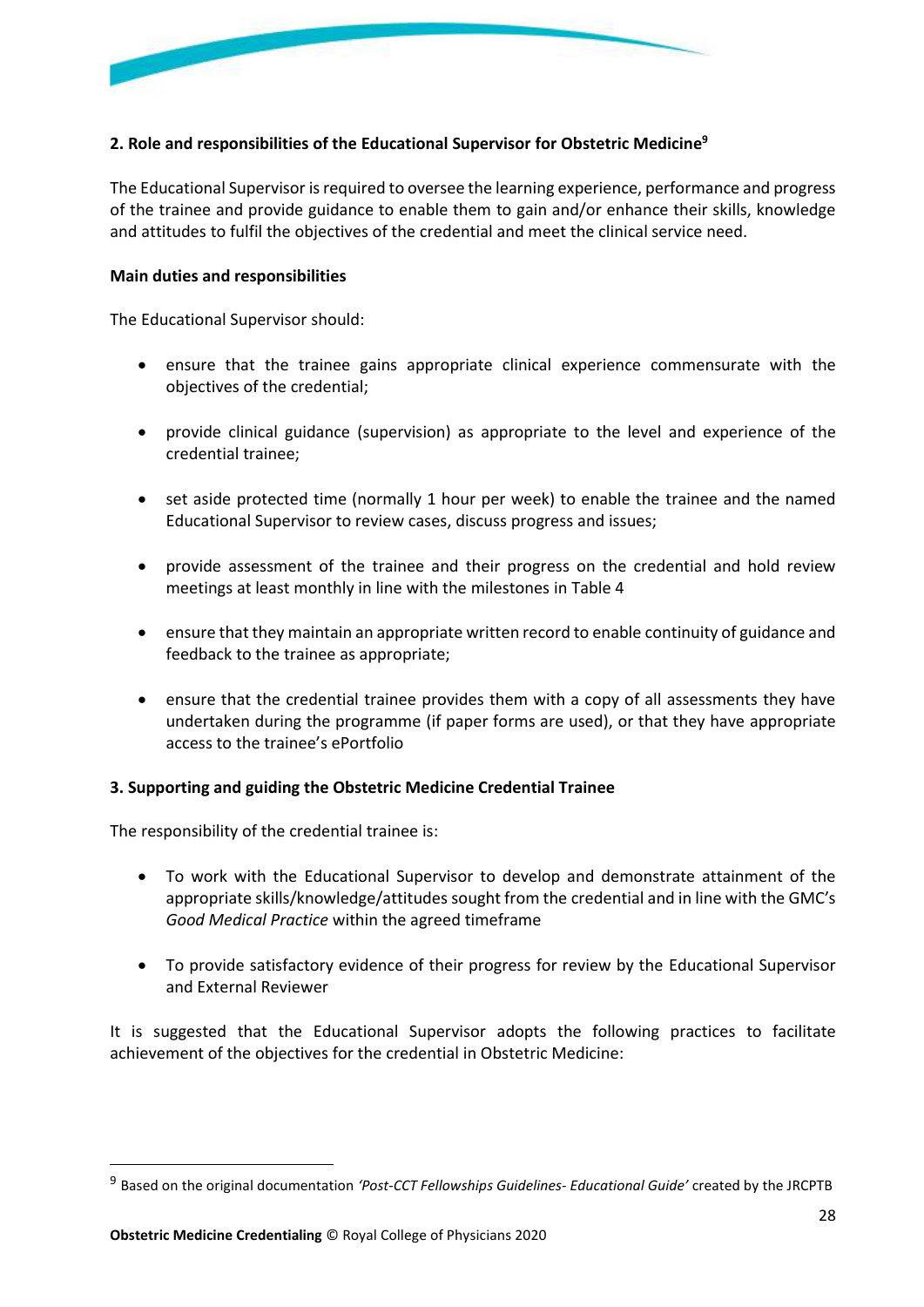

#### *Ensuring safe and effective patient care throughout the credential*

The Educational Supervisor should ensure that:

- the credential trainee has appropriate departmental/team(s) induction;
- the health, wellbeing and safety of patients is maintained at all times;
- credential trainees are involved in service improvement;
- educational interventions are used to improve patient care

#### *Establishing and maintaining an environment for learning*

The Educational Supervisor should:

- be proactive in encouraging the credential trainee to share their views on their experience;
- establish a learning community within their department and/or in relevant areas of the organisation;
- monitor, evaluate and take steps to address areas for improvement in the trainee's education and learning;
- ensure that the trainee is exposed to appropriately skilled teachers and supervisors;

#### *Teaching and facilitating learning*

The Educational Supervisor is expected to:

- demonstrate exemplary subject knowledge and skills;
- help the credential trainee to further develop their self-directed learning;
- encourage and facilitate reflective learning;
- understand and be able to apply educational frameworks to the credential trainee's individual needs;
- ensure that the trainee is able to make contributions to clinical practice as appropriate, and in line with the level of their performance and competence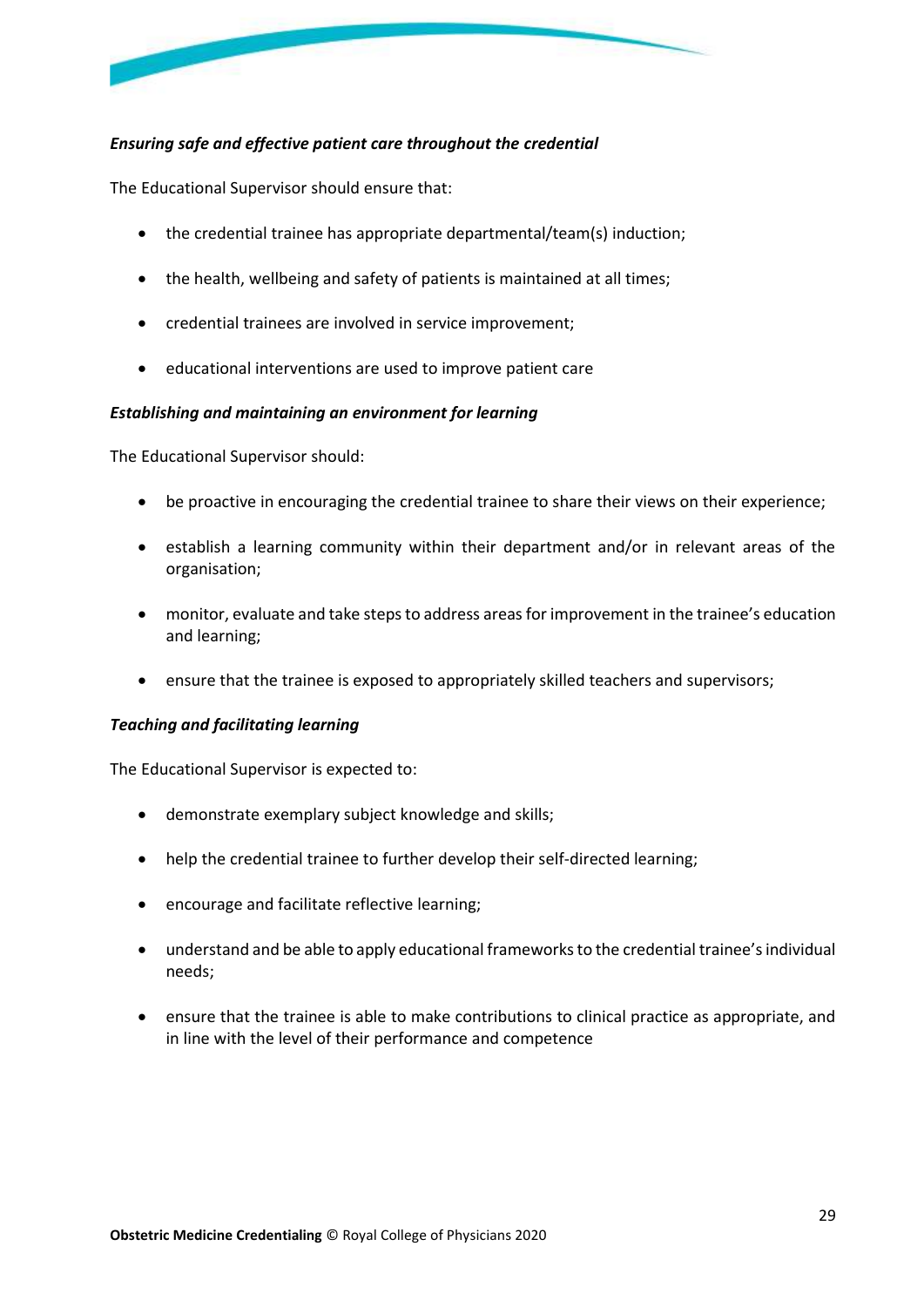

#### *Enhancing learning through assessment*

The Educational Supervisor should:

- plan and/or monitor assessment opportunities to support the development of the trainee and to meet the level and standard expected from attainment of the Obstetric Medicine credential;
- understand and apply assessment frameworks which are relevant to assessment of the trainee's skills, knowledge and attitude and complement the normal revalidation process as outlined in the GMC's *The Good Medical Practice Framework for Appraisal and Revalidation* [\(http://www.gmc](http://www.gmc-uk.org/static/documents/content/GMC_Revalidation_A4_Guidance_GMP_Framework_04.pdf)[uk.org/static/documents/content/GMC\\_Revalidation\\_A4\\_Guidance\\_GMP\\_Framework\\_04.p](http://www.gmc-uk.org/static/documents/content/GMC_Revalidation_A4_Guidance_GMP_Framework_04.pdf) [df](http://www.gmc-uk.org/static/documents/content/GMC_Revalidation_A4_Guidance_GMP_Framework_04.pdf)
- provide regular feedback to the trainee that is clear, focussed and aimed at enabling them to improve specific aspects of their performance

#### *Supporting and monitoring educational progress*

The Educational Supervisor is expected to:

- Explore and agree a learning contract and professional development plan with the trainee at the beginning of the credential;
- understand the clinical and core component aspects of the credential and how these might be achieved;
- identify learning and clinical service needs and discuss and gain agreement from the trainee on the objectives to be met;
- facilitate opportunities for a wide-range of relevant learning opportunities and to support the trainee in accessing these, where appropriate;
- review and monitor the credential trainee's progress through regular, timetabled meetings;
- ensure that appropriate written records are maintained and shared with the trainee to enable appropriate feedback and guidance and to provide a record of progress throughout the credential which enables the trainee to recognise strengths and to address areas of concern;
- provide guidance, and monitor the development of the trainee's portfolio (it is the trainee's overall responsibility to ensure that their portfolio is maintained and developed and that all supporting documentation is included);
- respond effectively and efficiently to emerging problems with a trainee's progress, liaising with their clinical supervisors for constructive feedback, as appropriate;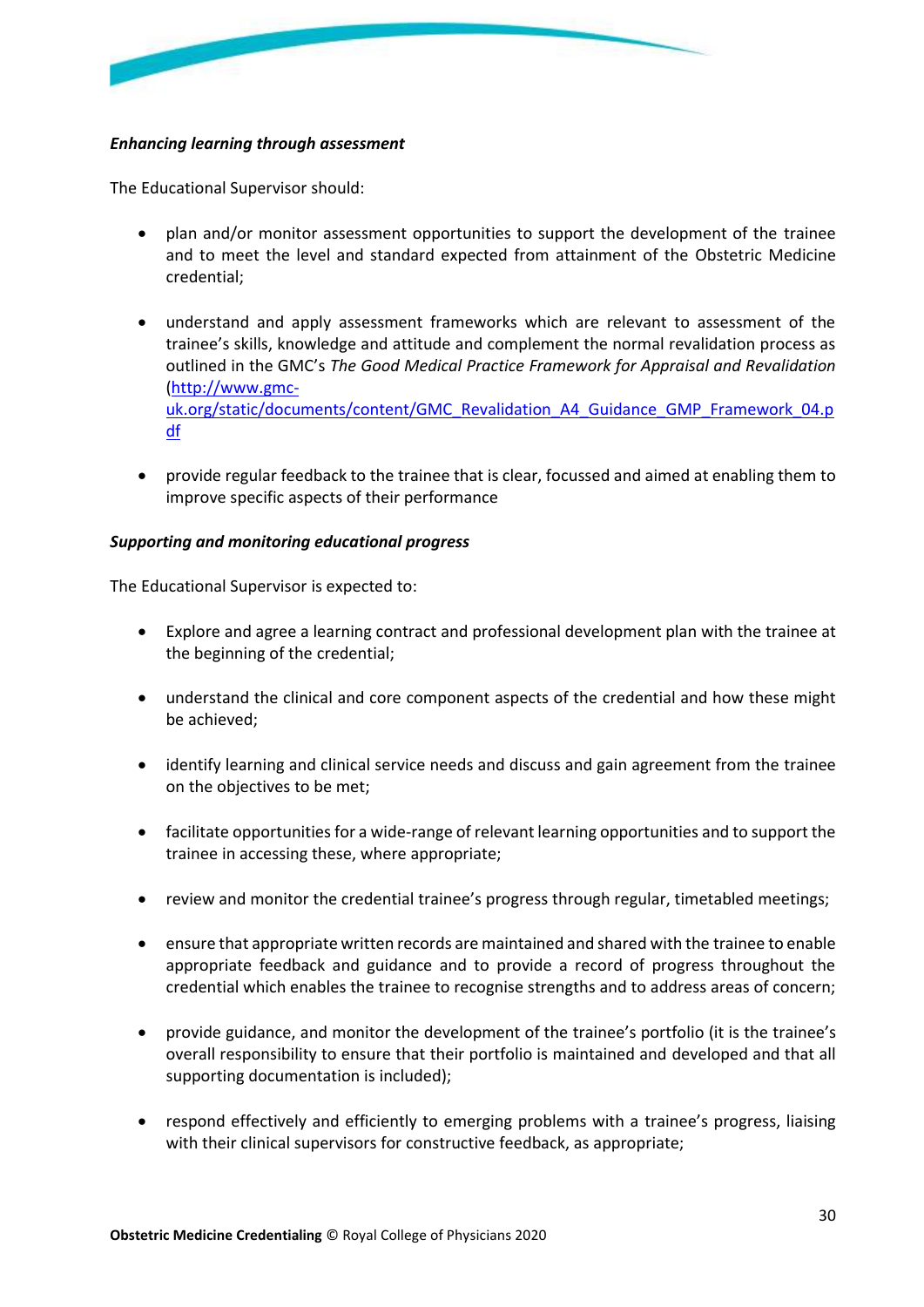

• be proactive in seeking opportunities for support and guidance for trainees whose learning needs are outside the scope and responsibility of the educational guide

#### *Guiding personal and professional development*

The Educational Supervisor should:

- ensure that the credential trainee takes part in multi-source feedback;
- provide guidance on the development of a portfolio and the overlap with the appraisal and revalidation process;
- provide guidance on the wider national context of professional development for doctors;
- act as a positive role model and to continue to develop own skills and techniques relevant to clinical service and personal and professional development

#### *Continuing own professional development as an educator*

The Educational Supervisor is expected to:

- participate fully in local appraisal, validation and educational development activities;
- actively evaluate own practice and act on formal (e.g. appraisal) and other (e.g. views of colleagues, patients, trainees, fellows) feedback received;
- <span id="page-30-0"></span>• develop and act on a personal development plan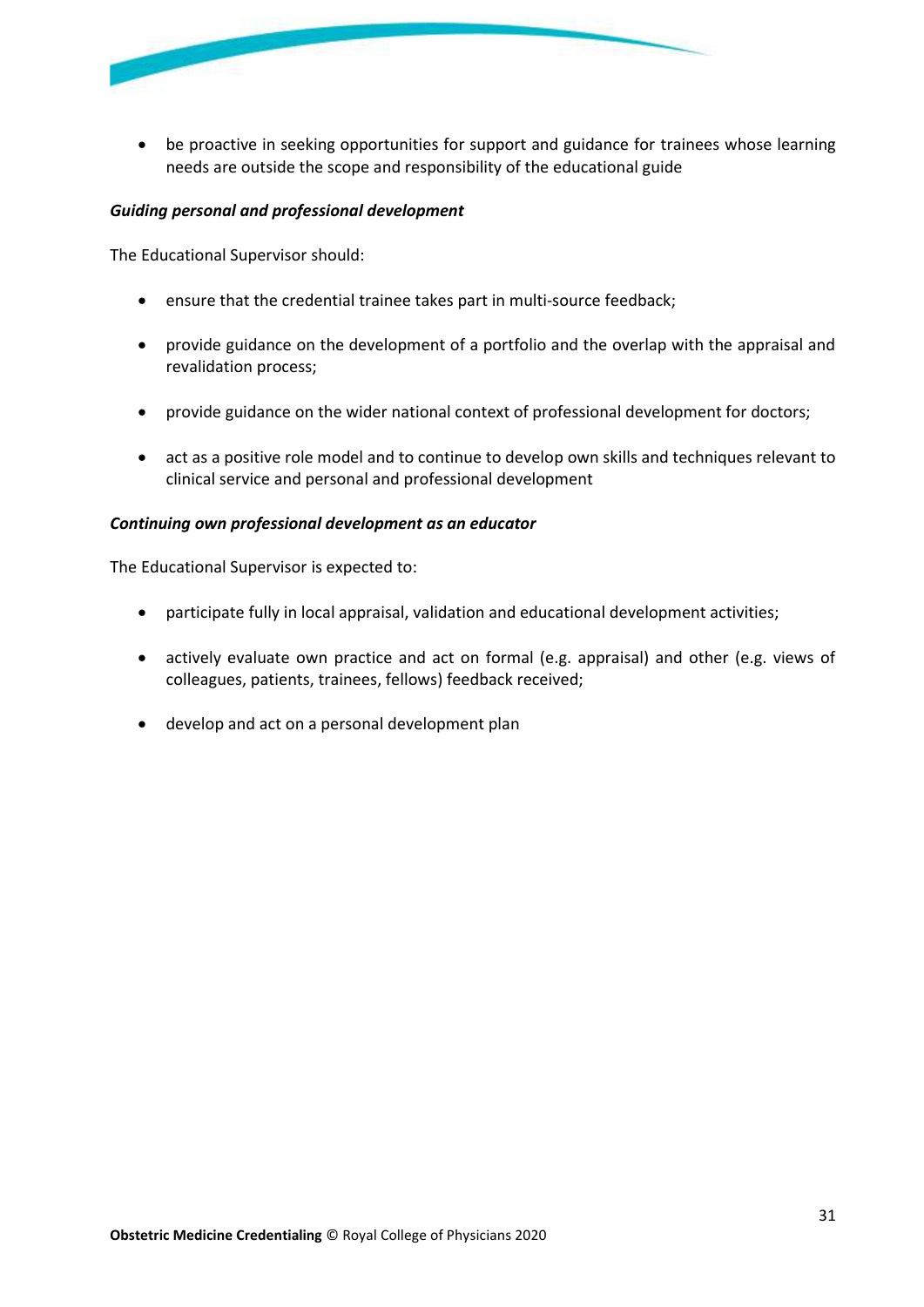

## <span id="page-31-0"></span>**Appendix III: Obstetric Medicine Credential- External Reviewers**

#### **1. External reviewing and quality assurance**

External reviewing provides a means of ensuring the highest academic standards are maintained on the RCP Obstetric Medicine Higher Specialty Trainee Credential and is an important part of the process of ensuring objectivity and fairness for the doctors undertaking the credential.

#### **2. Appointment of External Reviewers**

As a component of the Obstetric Medicine RCP Credential for Higher Specialty Trainees, suitable persons should be appointed to the role of External Reviewer. The following are criteria for appointment:

- External Reviewers must be from outside the Obstetric Medicine training centre(s) where the trainee has undertaken obstetric medicine credential training
- External Reviewers must not provide direct supervision on the Higher Specialty Trainee Obstetric Medicine credential during the period of the trainee's credential training<sup>10</sup>
- External Reviewers must be experts in the area of Obstetric Medicine
- External Reviewers must meet any specified qualification requirements of the professional, statutory and regulatory bodies
- External Reviewers will be asked at the time of appointment, or continuation in appointment, to declare any interest in or connection with any doctor or staff on the credential for which they are acting as External Reviewer whether that interest or connection is personal or professional. If such an interest or connection exists, the External Reviewer in question should not be appointed.
- After serving a period of four consecutive years, an External Reviewer is not eligible for reappointment in the same training centre for a period of five years
- Continue own professional development as an External Reviewer

#### **3. Role and responsibilities of the External Reviewers for the RCP Obstetric Medicine Credential**

#### **Role purpose – First External Reviewer**

The first External Reviewer is required to examine the portfolio of work of each physician undertaking the credential and make a judgment as to whether they pass or fail, or require an extension.

The External Reviewer is allocated by the approved training centre at the start of the Obstetric Medicine credential.

 $10$  Normally 12 months prior to assessment submission but this period may have been extended in line with credential regulations, see pag[e 21](#page-20-0)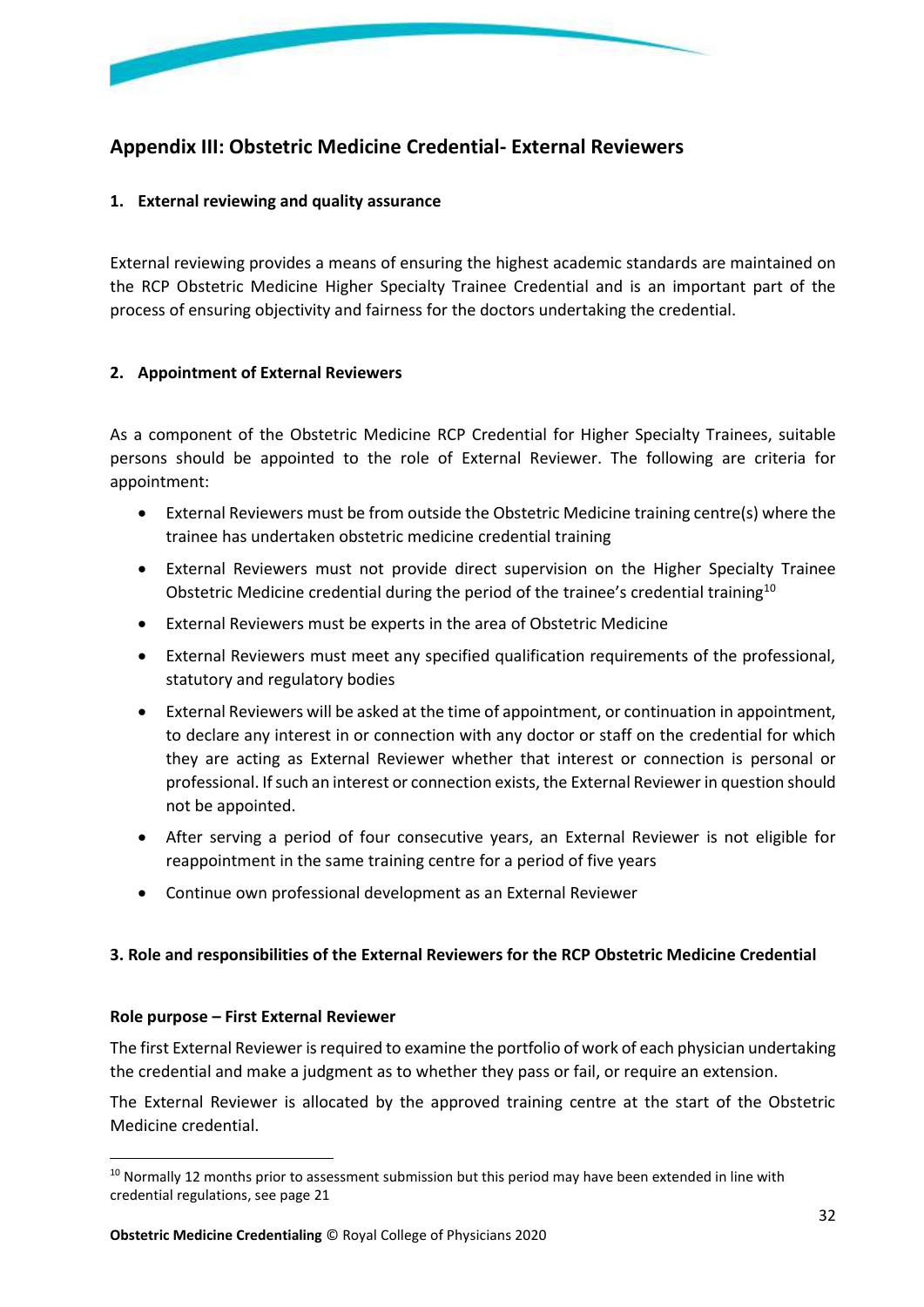

#### **Main duties and responsibilities**

Review the quality of the doctor's portfolio and logbook to judge whether they have met all relevant criteria

- Provide a mark of **pass** or **fail** or **recommend extension**
- Follow and apply all relevant criteria when assessing a doctor's portfolio of evidence and logbook
- Liaise with the Educational Supervisor as appropriate
- Provide feedback on assessment decisions to the Educational Supervisor and External Reviewers as appropriate
- To ensure that an appropriate written record is maintained to enable continuity of process

#### **Role purpose – Second External Reviewer**

The second External Reviewer is required to make a judgement in cases where there is disagreement between the Educational Supervisor and the first External Reviewer as to the mark awarded, or the granting of an extension.

#### **Main duties and responsibilities**

- Review the quality of the doctor's portfolio and logbook to judge whether they have met all relevant criteria
- Provide a mark of **pass** or **fail** or **recommend extension**
- Follow and apply all relevant criteria when assessing a doctor's portfolio of evidence and logbook
- Liaise with the Educational Supervisor and first External Reviewer as appropriate
- Provide feedback on assessment decisions to the Educational Supervisor and External Reviewer, and, if appropriate, to the RCP.
- To ensure that an appropriate written record is maintained to enable continuity of process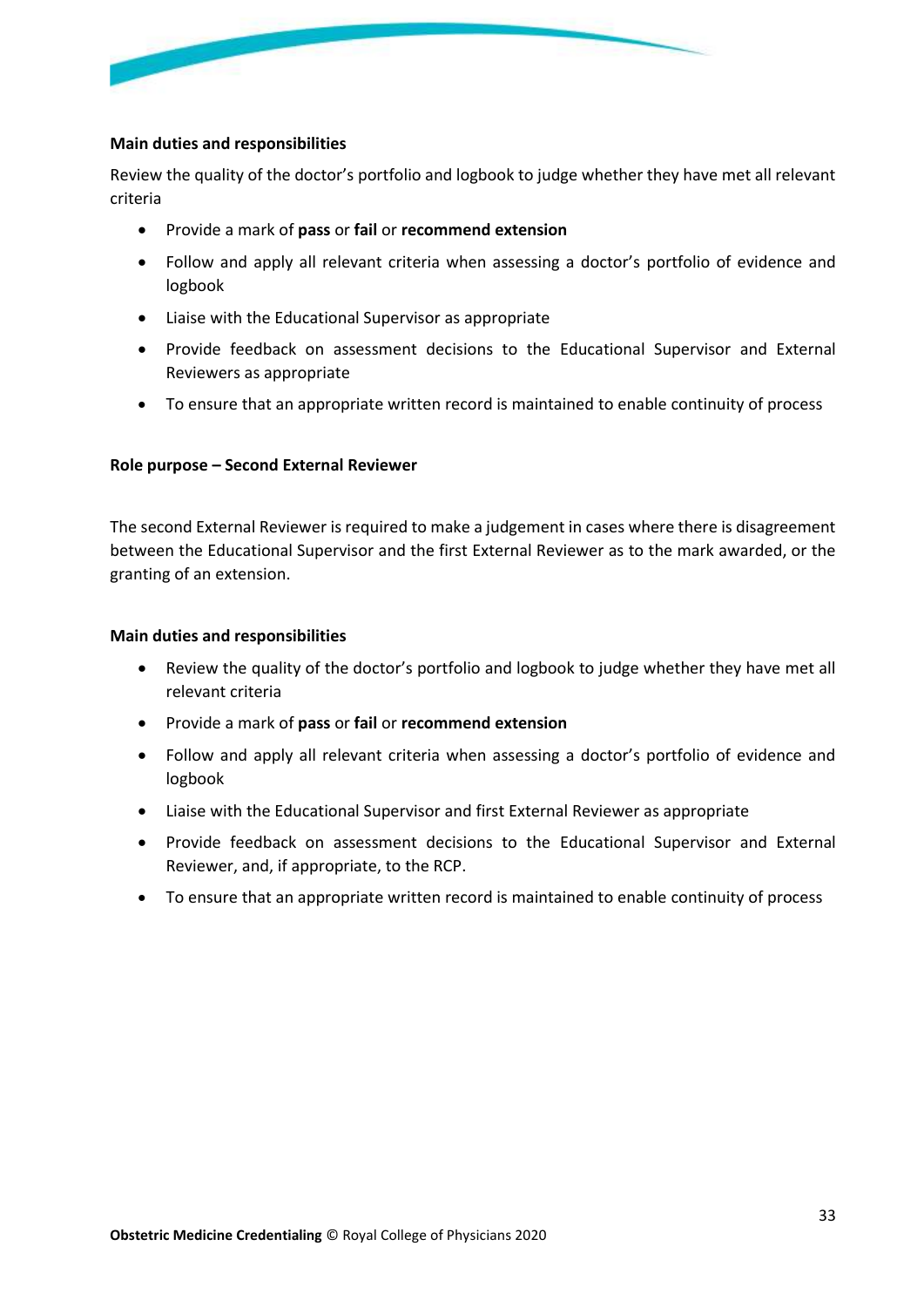

## **Appendix IV: Form B- Confirmation of Trainee Details**

<span id="page-33-0"></span>Confirmation of Trainee Details for Higher Specialty Trainee Obstetric Medicine Credential Please complete in BLOCK CAPITALS

#### **Part 1- to be completed by trainee**

| Full Name                                                                                                                                                                                                                            |
|--------------------------------------------------------------------------------------------------------------------------------------------------------------------------------------------------------------------------------------|
|                                                                                                                                                                                                                                      |
|                                                                                                                                                                                                                                      |
|                                                                                                                                                                                                                                      |
| Usual place of work <u>example and the set of the set of the set of the set of the set of the set of the set of the set of the set of the set of the set of the set of the set of the set of the set of the set of the set of th</u> |
|                                                                                                                                                                                                                                      |
| Start date of credential<br><u> 1989 - Andrea State Barbara, amerikan personal di sebagai personal di sebagai personal di sebagai personal di</u>                                                                                    |
| Full time / Less than full time (circle as appropriate)                                                                                                                                                                              |
|                                                                                                                                                                                                                                      |
| Part 2- to be completed by Educational Supervisor<br>I can confirm that:<br>The trainee named above meets eligibility criteria to undertake the Higher Specialty Trainee<br>Credential in Obstetric Medicine                         |
| An External Reviewer (ER) has been appointed by the Training Centre                                                                                                                                                                  |
| I am the Educational Supervisor for the above-named trainee                                                                                                                                                                          |
| Proposed completion date for credential (pro rata for LTFT trainees):                                                                                                                                                                |
|                                                                                                                                                                                                                                      |
|                                                                                                                                                                                                                                      |
|                                                                                                                                                                                                                                      |
|                                                                                                                                                                                                                                      |

Once completed, please return to the Assessment Unit at RCP London ([obstetricmedicine@rcplondon.ac.uk\)](mailto:obstetricmedicine@rcplondon.ac.uk)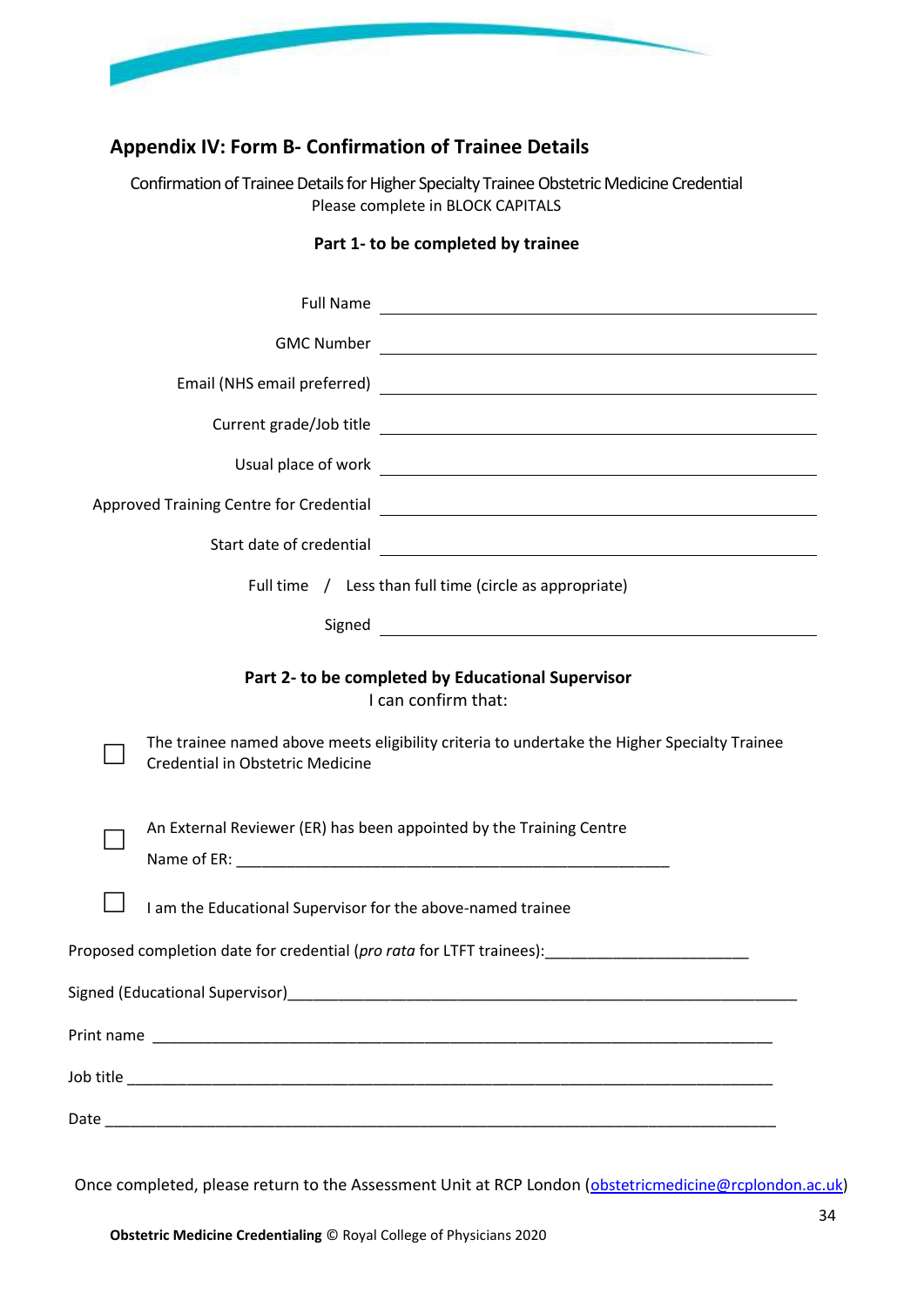

# <span id="page-34-0"></span>**Appendix V: Abbreviations**

| <b>ACAT</b>            | Acute care assessment tool                                     |
|------------------------|----------------------------------------------------------------|
| CbD                    | Case-based discussion                                          |
| <b>CiP</b>             | Capability in practice                                         |
| <b>DOPS</b>            | Direct observation of procedural skills                        |
| EA                     | <b>Educational Supervisor</b>                                  |
| <b>GMP</b>             | <b>Good Medical Practice</b>                                   |
| <b>GPC</b>             | <b>Generic Professional Capabilities</b>                       |
| <b>HST</b>             | <b>Higher Specialty Trainee</b>                                |
| <b>MCR</b>             | Multiple consultant report                                     |
| <b>ME<sub>mO</sub></b> | Medical Emergencies in Obstetrics (Course)                     |
| Mini-CEX               | Mini-clinical evaluation exercise                              |
| <b>mMOET</b>           | Managing Medical and Obstetric Emergencies and Trauma (Course) |
| <b>MSF</b>             | Multi-source feedback                                          |
| <b>PDP</b>             | Professional development plan                                  |
| <b>RCA</b>             | Root cause analysis                                            |
| <b>QIPAT</b>           | Quality improvement project assessment tool                    |
| <b>SLE</b>             | Supervised learning event                                      |
| TO                     | Teaching observation                                           |
| <b>WPBA</b>            | Workplace-based assessment                                     |
|                        |                                                                |